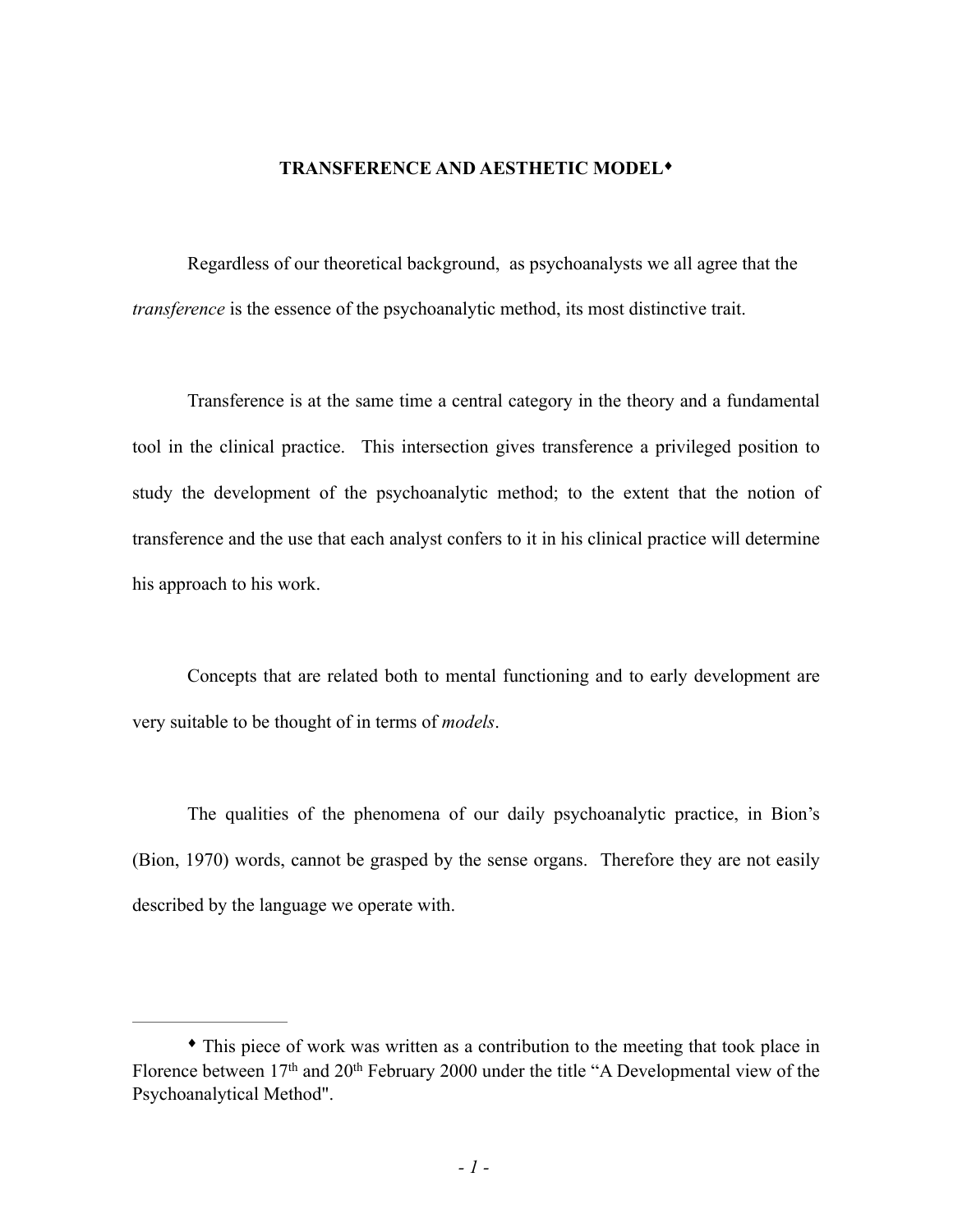Nevertheless, at present we have no alternative but to describe facts with words. Words have, unfortunately, a clear influence from the senses. Therefore, the events of what we call "psychic reality", can only be intuited through the living interaction of the transference-countertransference relationship.

Bion suggests (Bion, 1970) that the language of art, the "language of achievement" provides a more appropriate idea about the transformation required by the emotional experience for its communication.

The construction of models (with elements arising from the experience of the transference relationship) can provide the analyst with an adequate link between the facts observed in the clinical practice and the theories with which he approaches them.

Each model of the mind is the outcome both of the constant combination of elements and of the conception of the mind and the theory of early emotional development that an author has. In the course of his work Meltzer follows the path that goes from Freud through Klein, to Bion focusing on the different models that his predecessors use.

It isn't surprising that Meltzer (Meltzer, 1984) calls the Freudian model a *neurophysiological or hydrostatic one*, since Freud created his work at the climax of modern science, at a time when classic thermodynamics of reversible and balanced processes were the scientific paradigm.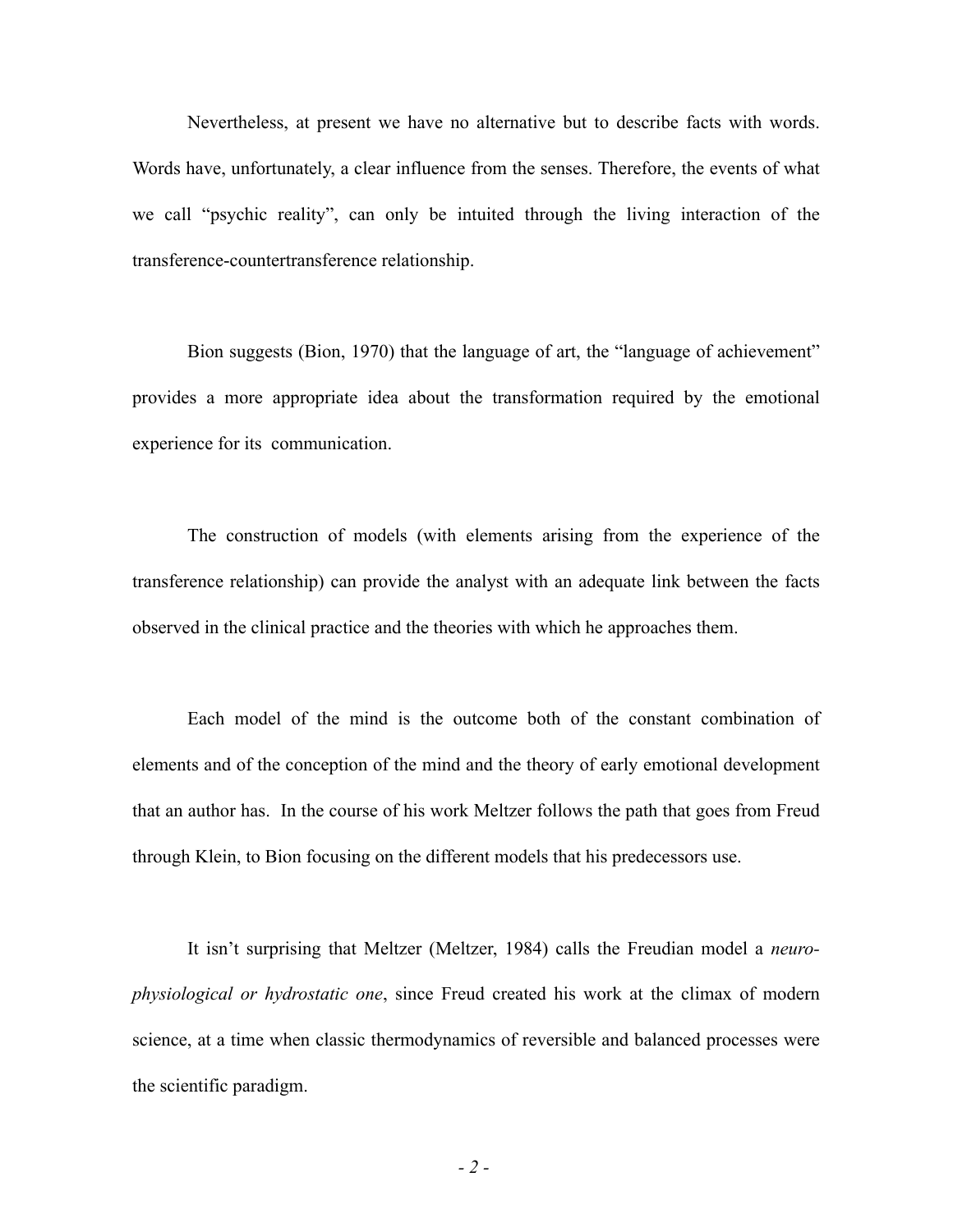The central discovery of Freud's clinical work was the transference. When Freud came up against it, as before when he discovered resistance, he considered it an obstacle in clinical practice.

The psychoanalytic aim in the early times was to gain access to the memoriesconsidered as the cause of the symptoms of hysteria. Resistance at first and transference later, were annoying obstacles on the path to memory. In 1895, in The Psychotherapy of Hysteria (Freud, S. 1895), he refers to three possibilities for not eliciting any reminiscence. The first one is that there is really nothing more to be found, the second is having come up against a resistance "…but there is a third possibility which bears witness equally to an obstacle, but this time an external obstacle and not one inherent in the material. This happens when the patient's relationship with the physician is disturbed and that is the *worst obstacle*<sup>\*</sup> that we can come across..."

Today we know that those obstacles - resistance and transference – soon became irreplaceable guides, essential in Freud's clinical work. As Freud said in the epilogue of "Dora" (Freud, S., 1905) and in "Recollecting, Repeating and Working Through", (Freud, S., 1914) it is through the repetition in the transference (that arises in the climax of resistance) that the most revealing reminiscences emerge in an analysis.

*the italics are mine* <sup>∗</sup>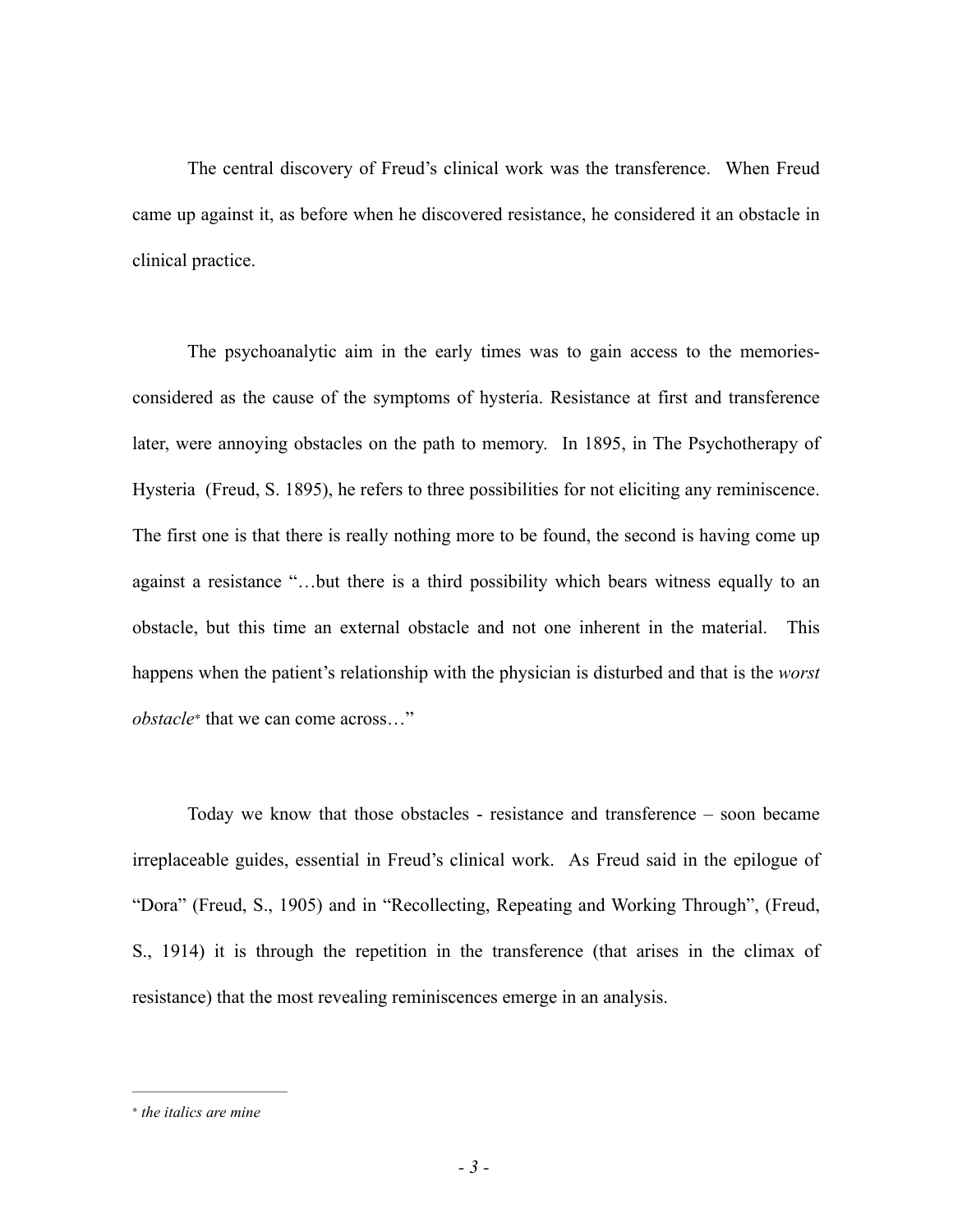Freud's initial contact with his adult hysterical patients showed him the way to the idea of transference as a resistance and a repetitive recollection of the past, but Melanie Klein's circumstances at the beginning of her clinical practice were very different.

By first observing, and later treating children, she was from the beginning in touch with the immediacy of psychic reality. Reading the Kleinian papers that offer clinical examples of the analysis of her small patients of the 20s, one finds that the transference has strong presence and power.

The experience of the transference relationship in the setting of her clinical practice forced itself with such vividness onto Klein that both her technical modifications (for example the discovery of the play technique), as well as her theoretical assumptions emerged in a natural manner. It seems safe to assume that all of Klein's theoretical constructions were built initially from the *transference experience* with her small patients.

Central to the Kleinian concept of transference is the mechanism of *personification* (Klein, 1929) , hinged on the notion of a relationship with an internal object. This is why children arrive to analysis in a "transference" relationship even with real objects from their daily life. The attitude and behaviour of children is not determined by their parents' behaviour but by an internal imago which Klein defines as a figure halfway between the representation of the parents deformed by projection and their real, external image.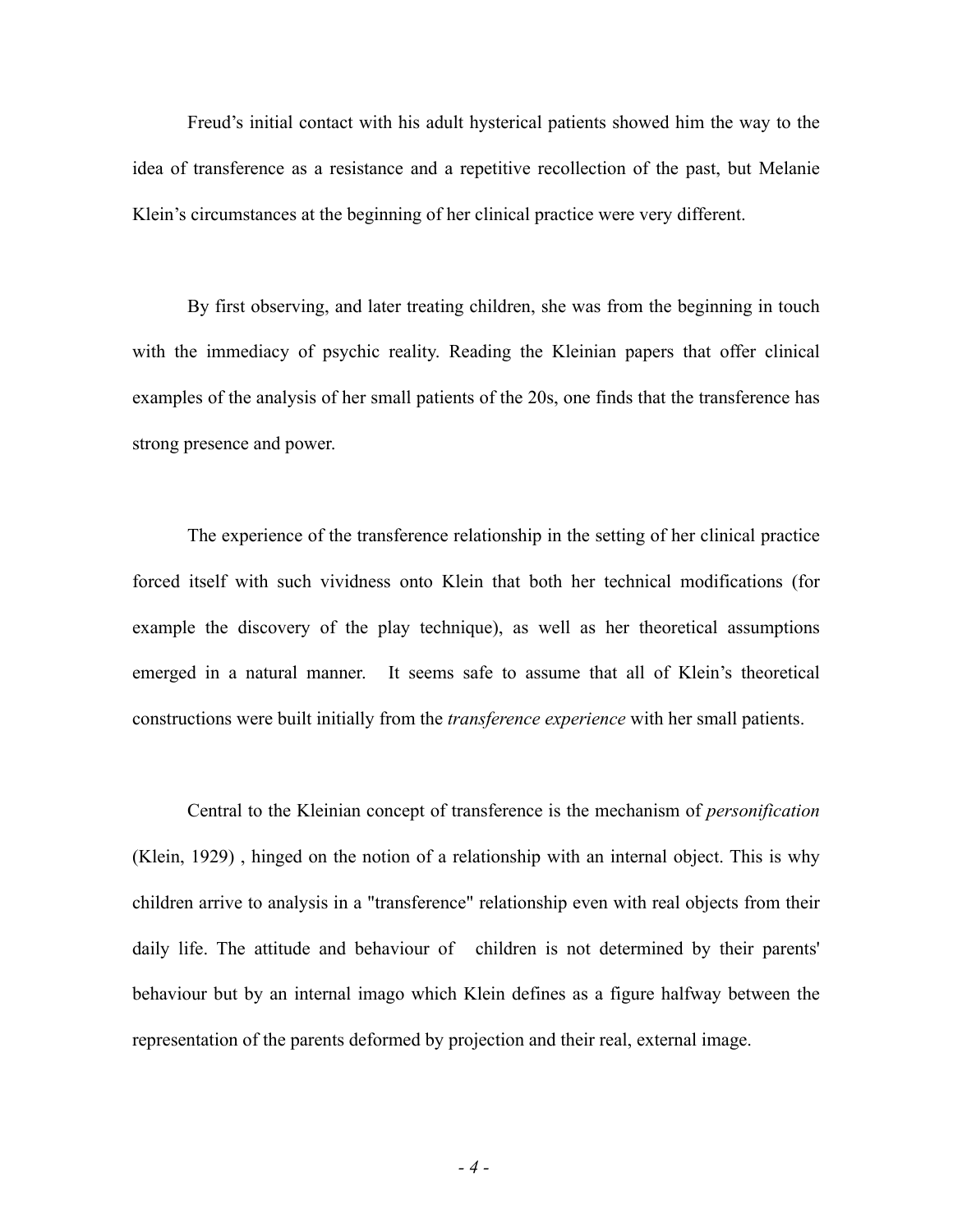Transference is therefore, the *externalization* in a new object, the analyst, of the same kind of relationship established with the introjected objects. This conceptualization does not offer a comfortable place to the idea of repetitive recall, even tough Melanie Klein herself does her utmost to place it in her theoretical context.

Therefore with Melanie Klein a new model emerges, in which the "geography" of fantasy in terms of spaces in the mind and in objects is privileged. With the splitting of the self and its objects, a world of imagoes, which during the development of the theory will become internal objects, constitute the "inner world" from 1934 onwards.

In this model, mental development arises from an initial chaos where the death impulse predominates, bringing about intense annihilation anxieties, extremely sadistic superego characters, and ego defenses of the same characteristics.

The internalization of the good objects with which the self will maintain a dependent link of an introjective nature, as development progresses, originates what Meltzer (Meltzer, 1984) has called the *theological model* of the mind. It is based on the idea that people have something akin to a "religion" in which their internal objects play a role of "gods" with regulatory functions in the internal world.

An interesting extrapolation could be to suggest that, according to this theological perspective, at the beginning life must have taken place in *Hades*. With development,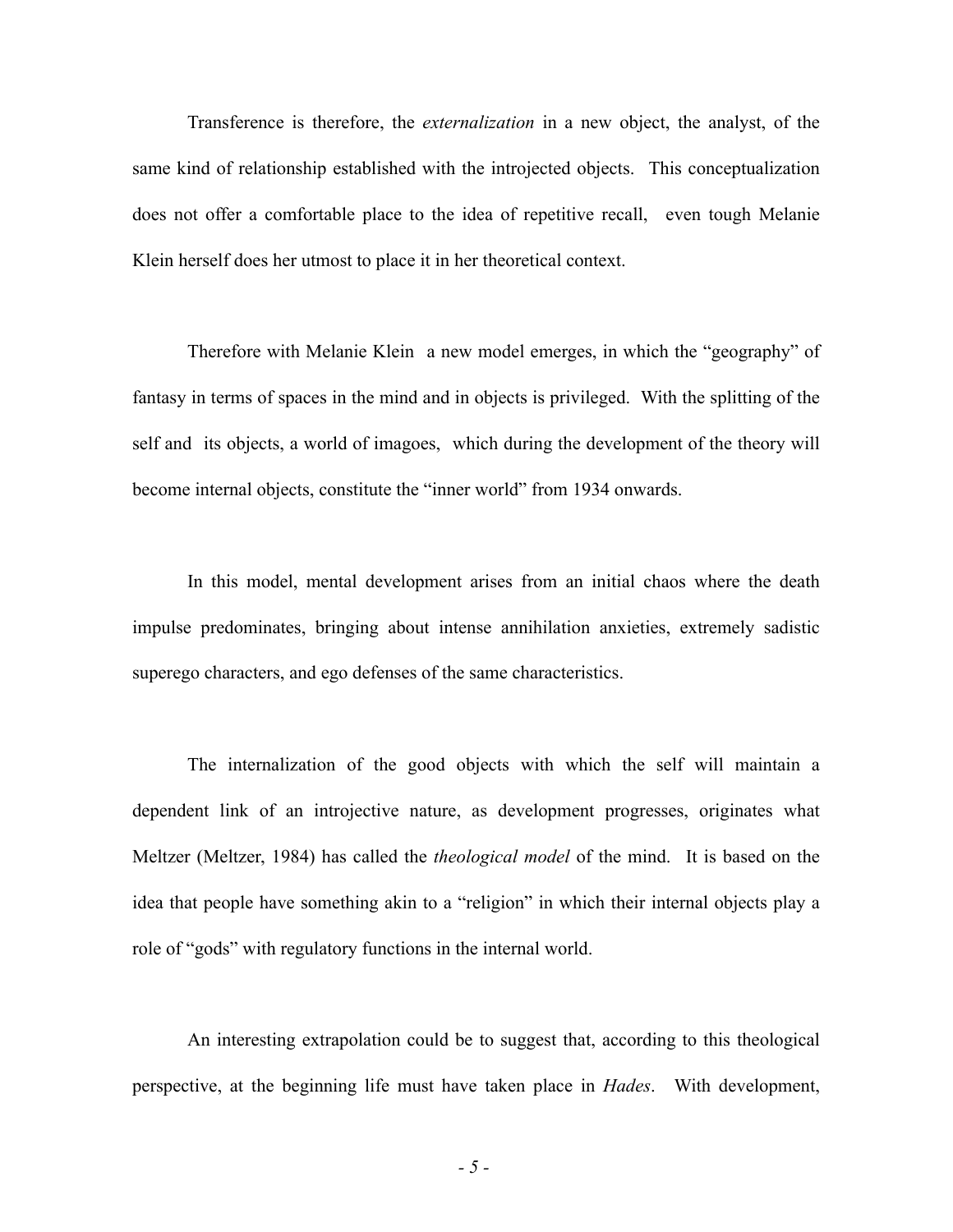objects become synthesized, the self becomes more integrated and anxiety takes the form of the notion of responsibility for psychic reality. Continuing with the theological vertex, the idea of death and resurrection could be seen as something similar to *Paradise*, or at leas to a *Purgatory*, where a type of reconciliation prevails.

After Freud's neuro-physiological model and Klein's theological one, the third model that Meltzer explores is Bion's, which he calls *epistemological* because of its relation to knowledge and thinking.

For Bion the notion of development is that of a complex process in which the mind constructs itself by processing the experiences, the emotional experiences, which are necessary to think about. In this conception, emotion is at the center of meaning and the mind develops nourished by truth, in the sphere of the intimate relationships. Bion proposes a new theory of the affects, speaking about love, hate and hunger for knowledge (L, H, K) in opposition to the deceitful part of the personality –L, -H and –K.

If we have followed Meltzer's path, tracing the thoughts of psychoanalytic authors in terms of models, it would be natural to do the same with his ideas.

My purpose here will be to articulate his concept of transference with the aesthetic approach that spreads through his work from the beginning, since already in "The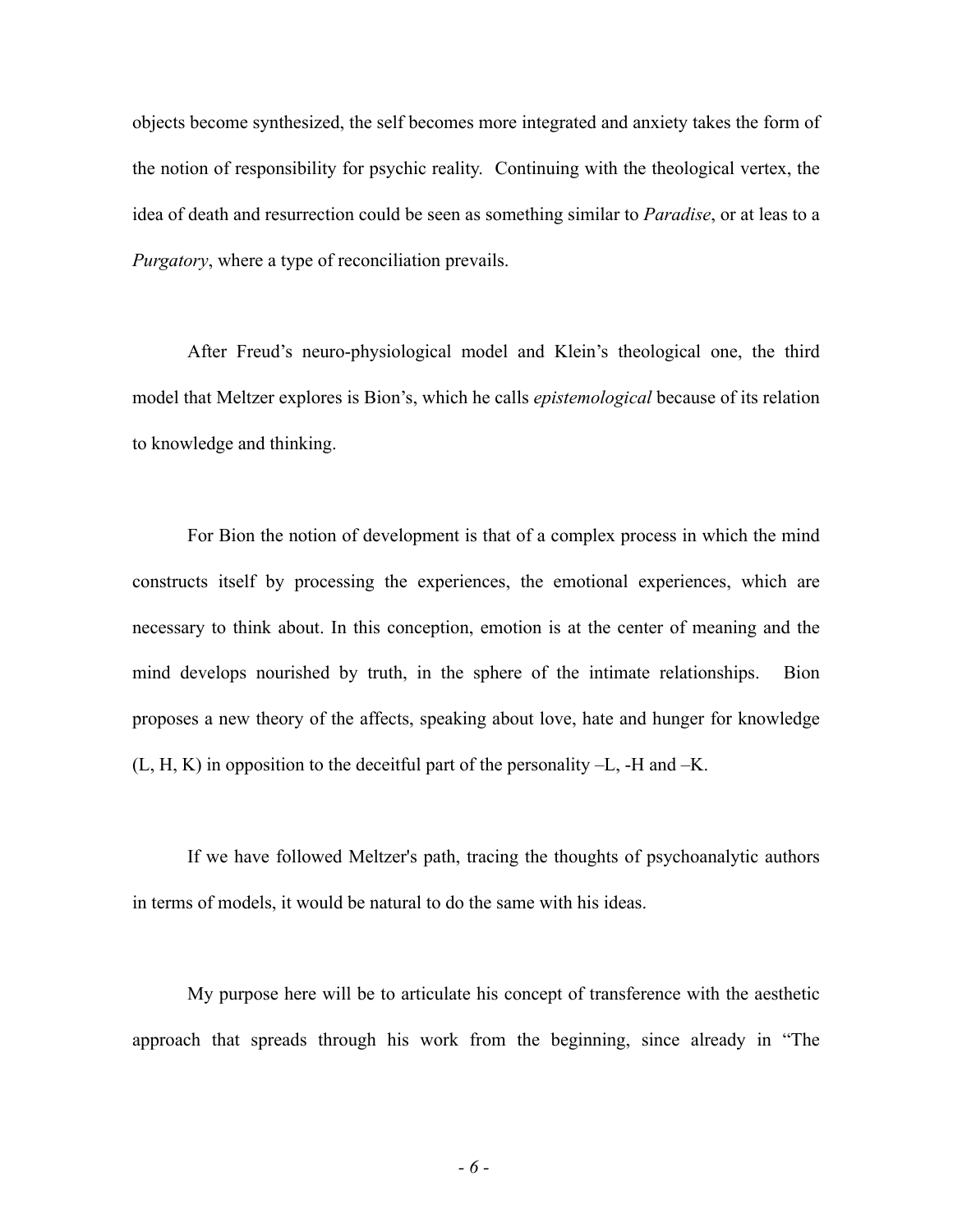Psychoanalytic Process" (Meltzer, 1967) he refers to the Beauty of the object when he talks about the phenomena of the threshold of the depressive position.

For an approximation to the Meltzerian notion of transference it is necessary to fall back again on the Kleinian approach where transference is not seen as a re-actualization of the past but understood as an externalization of the relationship with the internal objects that has a presence and a concreteness in the here and now of the psychoanalytic session.

From this point of view the transference potential emanates from the infantile parts of the self and is constantly in force, but it is not always reachable because it is easily seized by the narcissistic organization.

I also think that the concept of repetition is not used in the same way here and in the Freudian view of the transference. In the latter the past is repeated in order to avoid remembering, although at the same time, that very repetition presents privileged roads of access to reminiscences in an analytic treatment. However from the Meltzerian view of the transference I think that it is not the past that is repeated, but a present that has not been able to become past and as such is externalized and expressed in the transference relationship.

In order to deepen the transference issue, moving it away from a position linked to an interaction phenomenon between two people, we have Meltzer's opinion that it is not the

*- 7 -*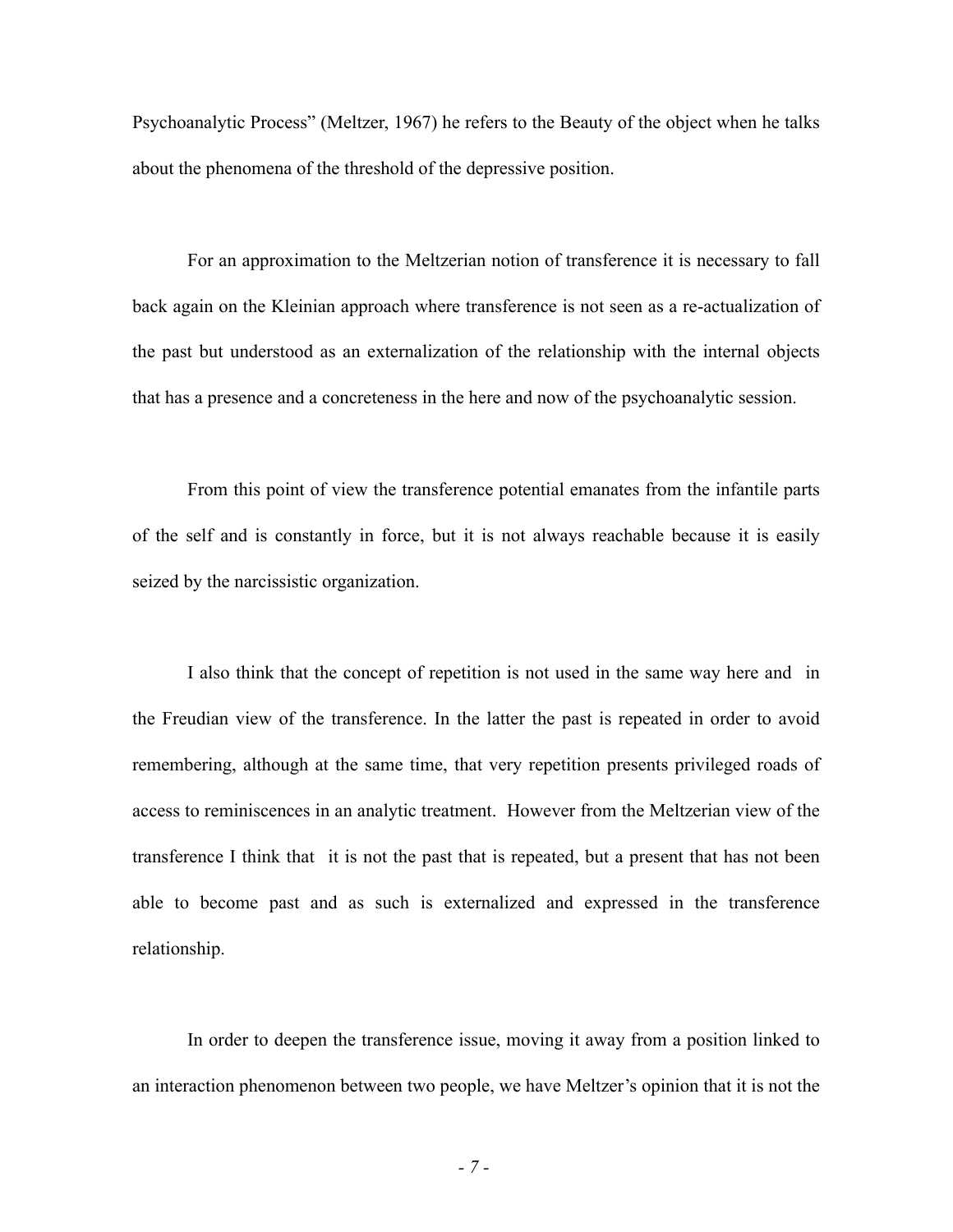analyst who "carries"<sup>1</sup> the transference but his internal objects. The Kleinian idea of the prevalence of psychic reality is thus re-inforced.

#### **A Possible Aesthetic Model**

The psychoanalytic approach to aesthetics has a long tradition. We all know about Freud's interest in the topic of artistic production, both in the area of the of the creator's motivations and in the effect the work of art has on the spectator or audience.

After Freud, authors of different psychoanalytic schools, such as E. Jones, E. Kris, Ella Sharpe, Hanna Segal, Money Kyrle, Bion and Lacan, have made important contributions which allow us appreciate that psychoanalysis has given the aesthetic issue an important place.

Meltzer has placed the aesthetic issue in a central position regarding the development of the mind. I personally believe that a possible model of the mind based on Meltzer's thinking emerges from his postulation of the aesthetic conflict (Meltzer, 1988).

His proposal contrasts strongly with the philosophical assumptions of Aesthetics, where this type of experience constitutes one of the highest levels to be reached.

 $<sup>1</sup>$  In a conference in Buenos Aires Dr. Meltzer gave a beautiful illustration when he said that a patient can</sup> place his trust on the analyst because the latter does not carry the responsibility about the patient anymore than a man that carries a child on his shoulders when both are riding on horseback. The one who really carries the weight is the horse. The patient's trust in the analyst is really in the analyst's internal objects.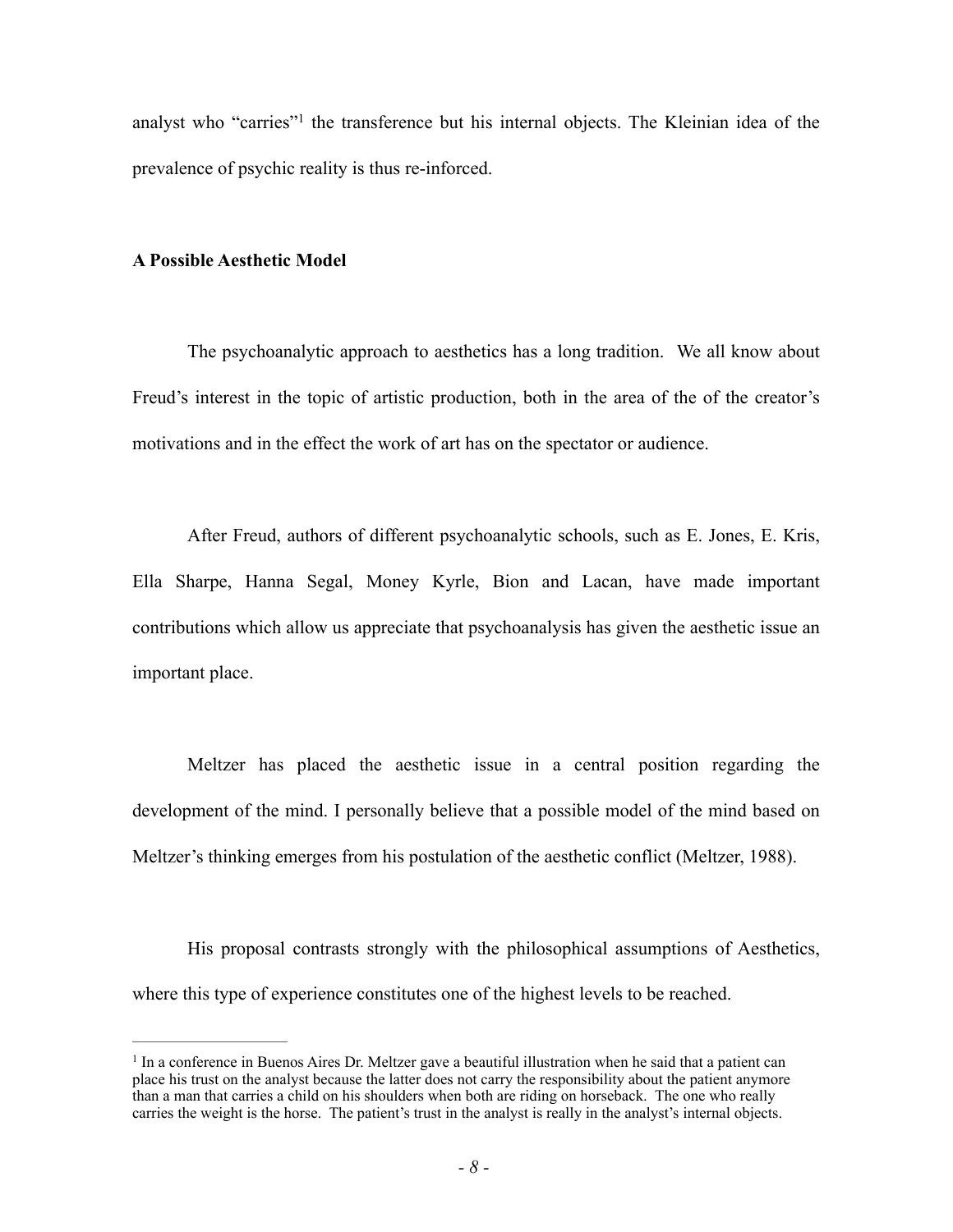In his contact with the analytical processes of autistic children, who had a failure in creating an object with an interior space that could be used in their development, he formulates an imaginative conjecture about early mental development, that of the aesthetic conflict. The initial, mythical, encounter with the mother's breast, representing the beauty of the world, puts the new-born baby in a conflictive situation: the emotions arising from the impact of beauty overwhelm and appall him. The essence of the aesthetic conflict is that there exists no impact of beauty without conflict. This conflict occurs between what can be perceived, the beautiful exterior, and the interior, that is not observable, is unknown, enigmatic, only conjecturable, becoming the torturing source of all anxiety from this point onwards.

The power the beauty of the object has to provoke emotionality is matched by its capacity to generate doubt, uncertainty and mistrust. The mythical moment would be the one when this question is established: is the interior, in contrast to the exterior, as beautiful as its apprehension by the sense organs? From this moment on, the option towards mental development is only possible if this question with no answer is tolerated. That is to say, to be able to put up with the slow construction of the notion of the essential mystery of the interior of the other person, which conveys the idea of the mystery of the world.

The aesthetic conflict produces a conflictive combination of passion and antipassion, which leads the autistic child- who is not able to tolerate the emotional turmoil- to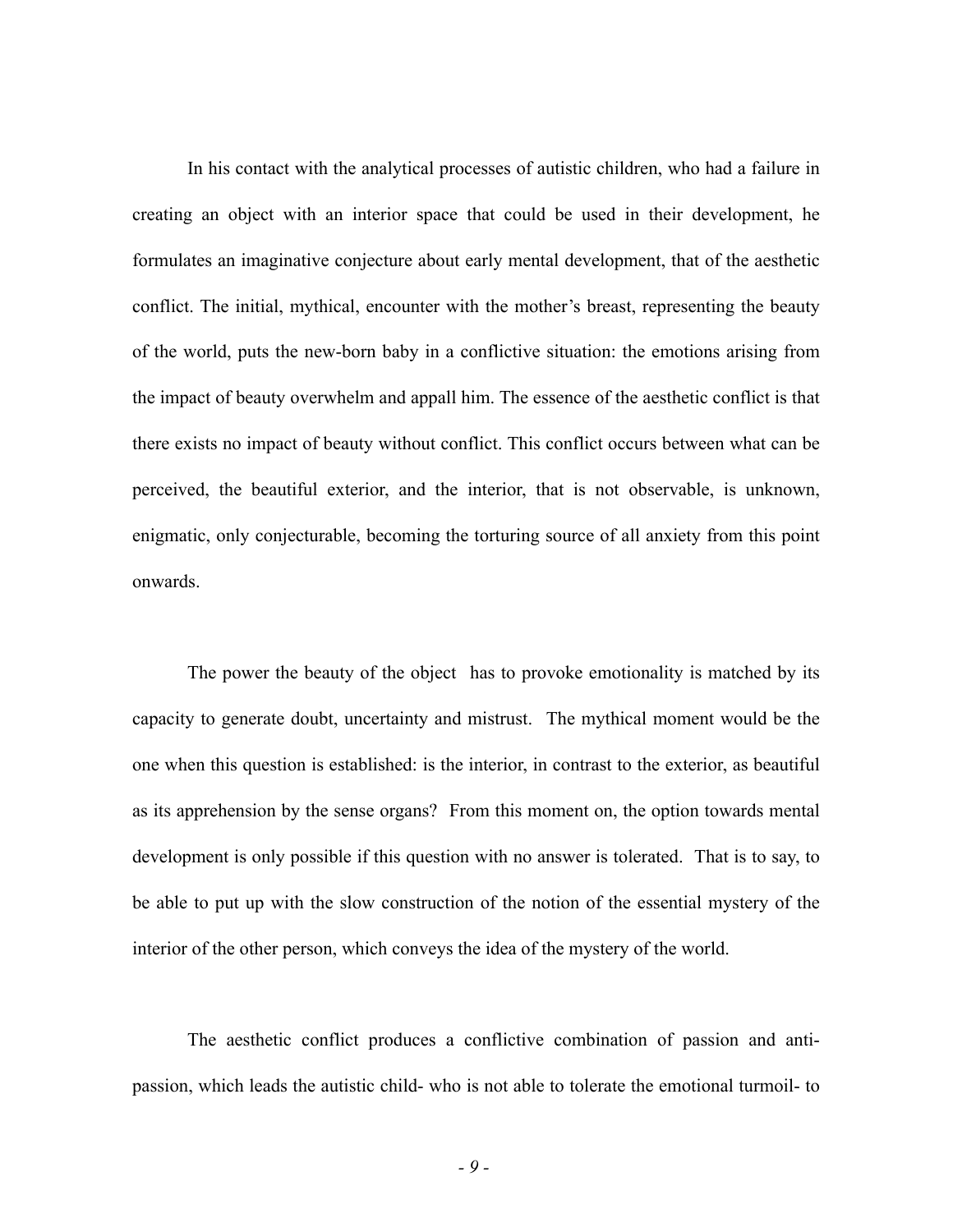dismantle the integration of the emotional experience and thus, to mindlessness. Meltzer says that the autistic child represents the tragedy of the failure of the human spirit.

In my opinion the formulation of the aesthetic conflict introduces an approach where the aesthetic issue emerges as a founding category for a model of the mind, and thus changes its place as an adjective into the noun "conflict".

The possible aesthetic model implies a specific concept of truth that has three components:

a) the idea formulated by Bion about truth as the necessary food for the mind to grow.

b) the idea, that is already aesthetic in itself, that truth is an enigma: it is an impending revelation but isn't a revelation.

By linking these two ideas one could argue that the dramatics of mental life and of possible development happens in the sphere of the capability of living within and sustaining the mystery raised by the encounter with an opaque, non transparent object.

c) The love for truth is linked with the capacity to appreciate the beauty of the object. This is the concept of truth that Meltzer brings quoting Keats, who said that beauty and truth are one and the same thing.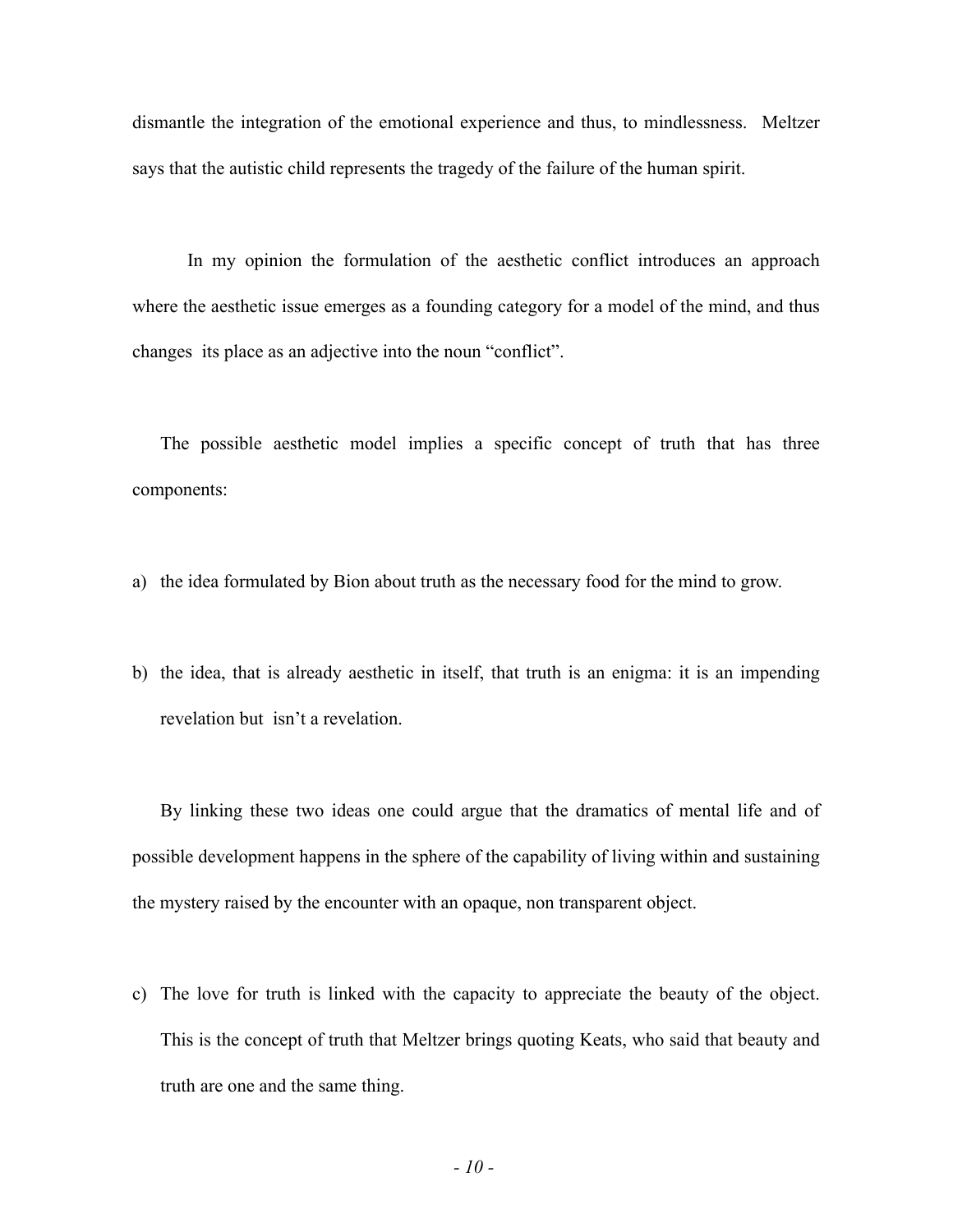Considering these three points, beauty then entails the contact with the inaccessibility of the aesthetic object. The aesthetic paradigm would then be truth *is beauty, in so far as the existence of the inapprehensible mystery can be tolerated and there is the capacity to withstand it.*

The analytic relationship is a type of new relationship in which a person, the analyst, is available for understanding but on the basis of accepting his own limitations as regards knowledge. Moreover, what is transferred by the patient will become an object capable of being intuited and conjectured but with an interior always inapprehensible by the senses.

### **Conditions for the Emergence of a Possible Aesthetic Model**

When I referred to approaching the method from the vertex of clinical practice or the applied field I postulated the idea that every theory grows from its obstacles. It would be interesting to examine the possible operating difficulties in the operation of the theological -Kleinian model that might have been the launching points for the emergence of this new model, i.e. the aesthetic model.

It is undeniable that the foremost value that Klein conferred to hostility in her theory of early mental development, and the concomitant view of projective identification as a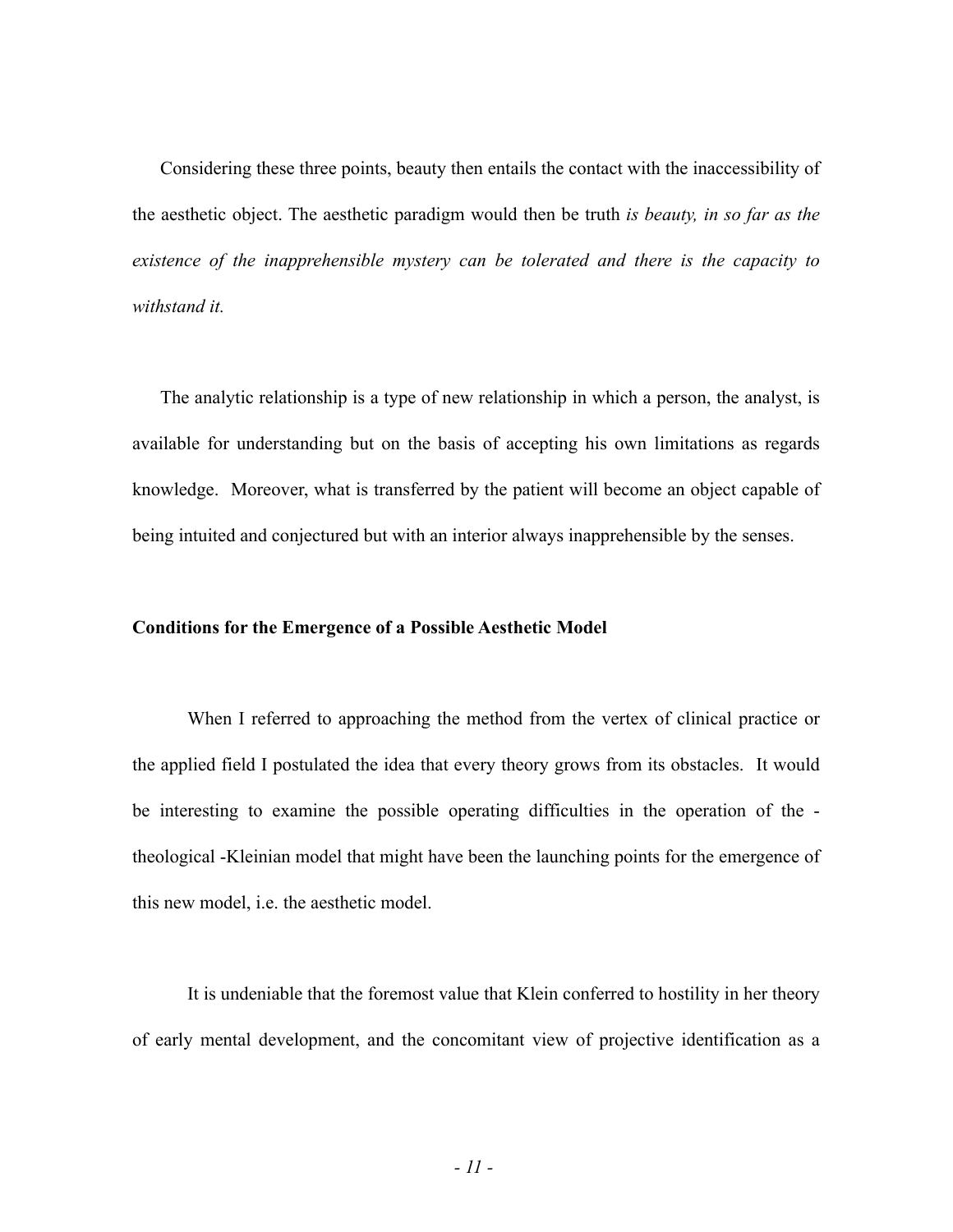mainly pathological mechanism produced consequences in clinical procedures, particularly in relation to the use sometimes made of her ideas.

According to the theological model, we are threatened with hell at birth and by certain mental operations, such as splitting and idealization, (which Klein described so well) the road to development gets under way. The anxieties involved in this schizoparanoid configuration create a particular climate in the atmosphere of the consulting room, which we could call the "*climate of the descent into Hell*", in consonance with the theological model. The interpretative work of the analyst in some hurry to confer meaning may seem natural in this atmosphere. Quite possibly, given the countertransference feelings that prevail in this climate, it feels more comfortable to enter hell with arguments than without them.

On the other hand, (as Meltzer says in The Kleinian Development (Meltzer, 1978), the theological model is more concerned with "clearing the weeds" (to my understanding the consequences of evil), than with detecting the buds of promising development. This could have led, in my opinion, to the origins of a paranoid kind of closed circuits in analytic interaction.

Seen from this perspective, one could simply relate a certain interpretative frenzy to the analyst's resistances. It is important here to remember Money Kyrle's (Money Kyrle, 1977) recommendation to psychoanalysts about taking care not to confuse destructive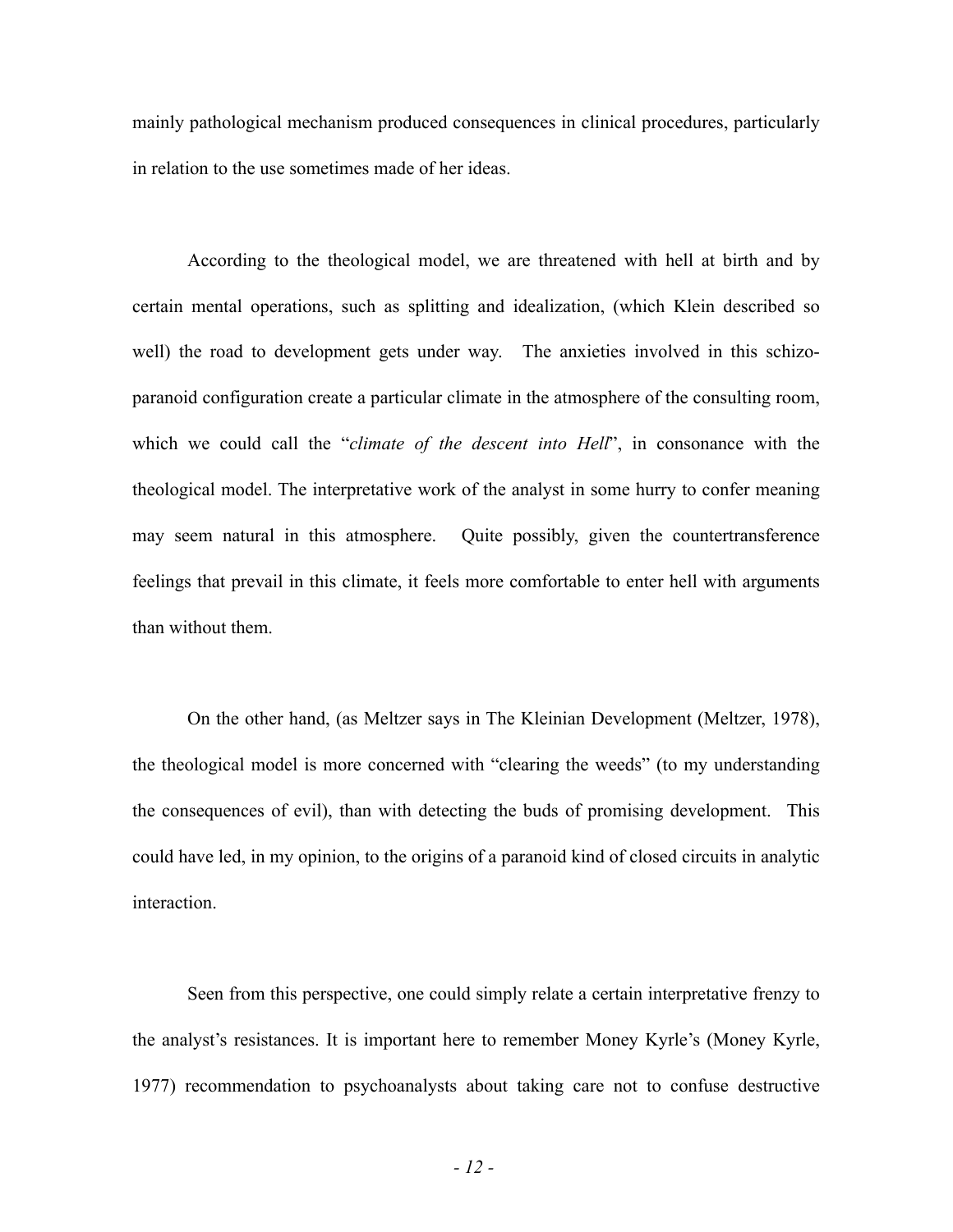projective identifications with desperate ones, because this can create catastrophic consequences in an analysis.

Another modality often observed in some clinical materials is the predominant use of the first person in the interpretation of the transference.

In my view this seems to arise from confusion between seeing the analyst as the bearer of knowledge, as in the scientific approach, and Meltzer's (Meltzer, 1990) standpoint that it is not the analyst that *carries* the transference but his internal objects, and they are the source of inspiration for its construction.

In the aesthetic model, the analyst's knowledge will always be exceeded by what is transferred by the patient. A relation of total or complete knowledge cannot exist given the unobservable, sensorial qualities of the so called *psychoanalytic object*.

Interestingly, Meltzer defines the aesthetic object not by its own qualities but in relation to what it stirs up. He defines it as that object that is capable of arising a passionate response understood as the concurrence of the emotions of love, hate and thirst of knowledge, (L, H and K) always in antagonism with the forces of anti-passion, antiemotion and anti-link.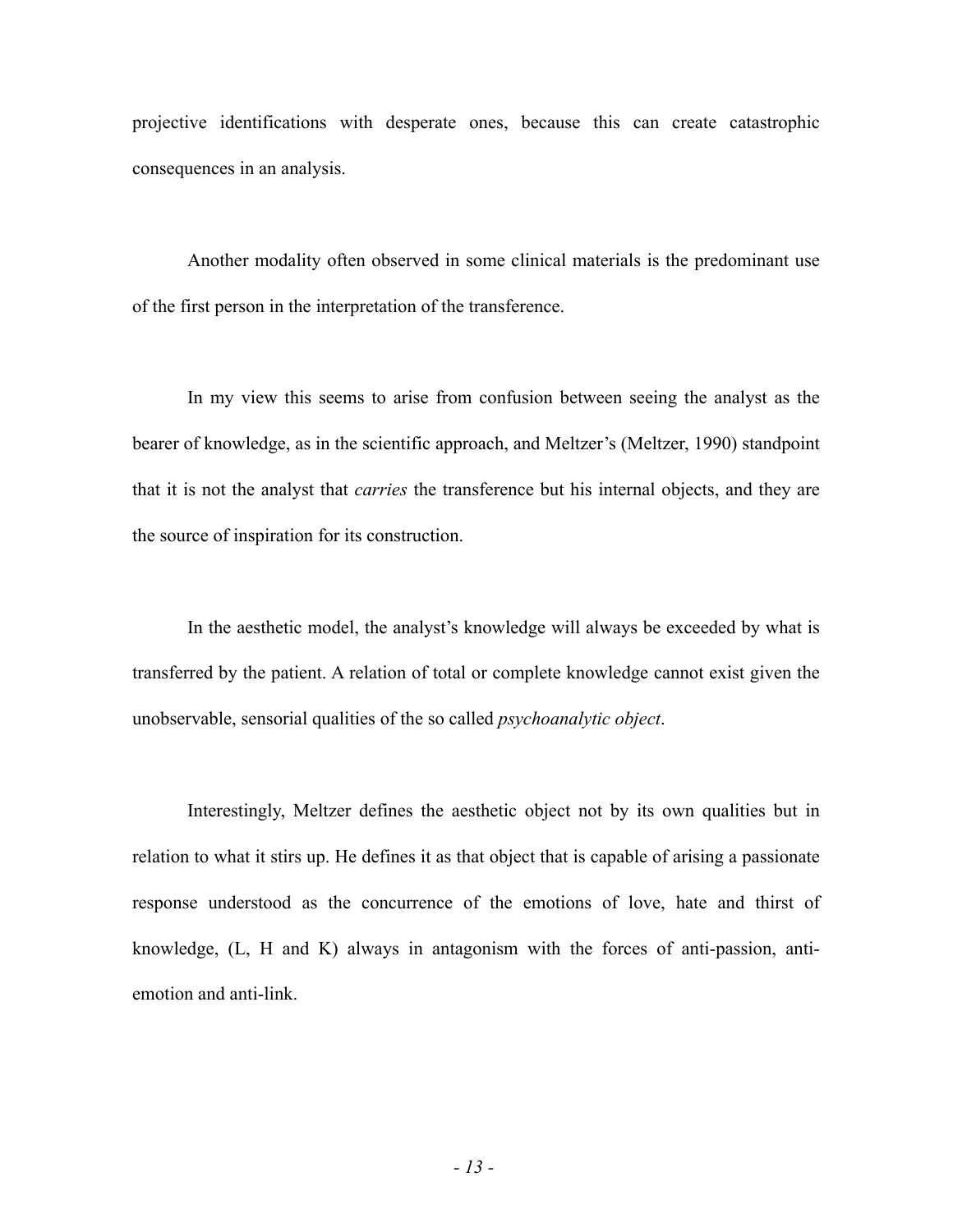Transference, in Meltzer's view is not an experience; it may even be a *construction* in the analyst's mind. Therefore it is not susceptible of the empiric verification that would permit the validation of hypotheses demanded by the scientific model. It is an absolutely tentative and speculative hypothesis.

## **The Aesthetic Model and the Practice of Psychoanalysis**

I will now attempt to examine the consequences of the aesthetic model and its relationship with transference in the clinical work with patients.

In the first place, the model proves to be totally coherent with Meltzer's proposal regarding the **s**etting in "The Psychoanalytic Process" (Meltzer, 1967), namely, that the epicenter of the setting is the mental state of the analyst.

The setting is "created" as a new agency in the mind of the patient, through the unprecedented experience that the response to his requests or demands will only be an attitude of receptiveness and readiness to think about them, and not one of action.

This idea is relevant to the aesthetic model, in the sense that the setting cannot be subordinated to its formal aspects and needs a certain degree of flexibility. A very rigid setting is appropriate for interactions where the analyst believes he can hold a relationship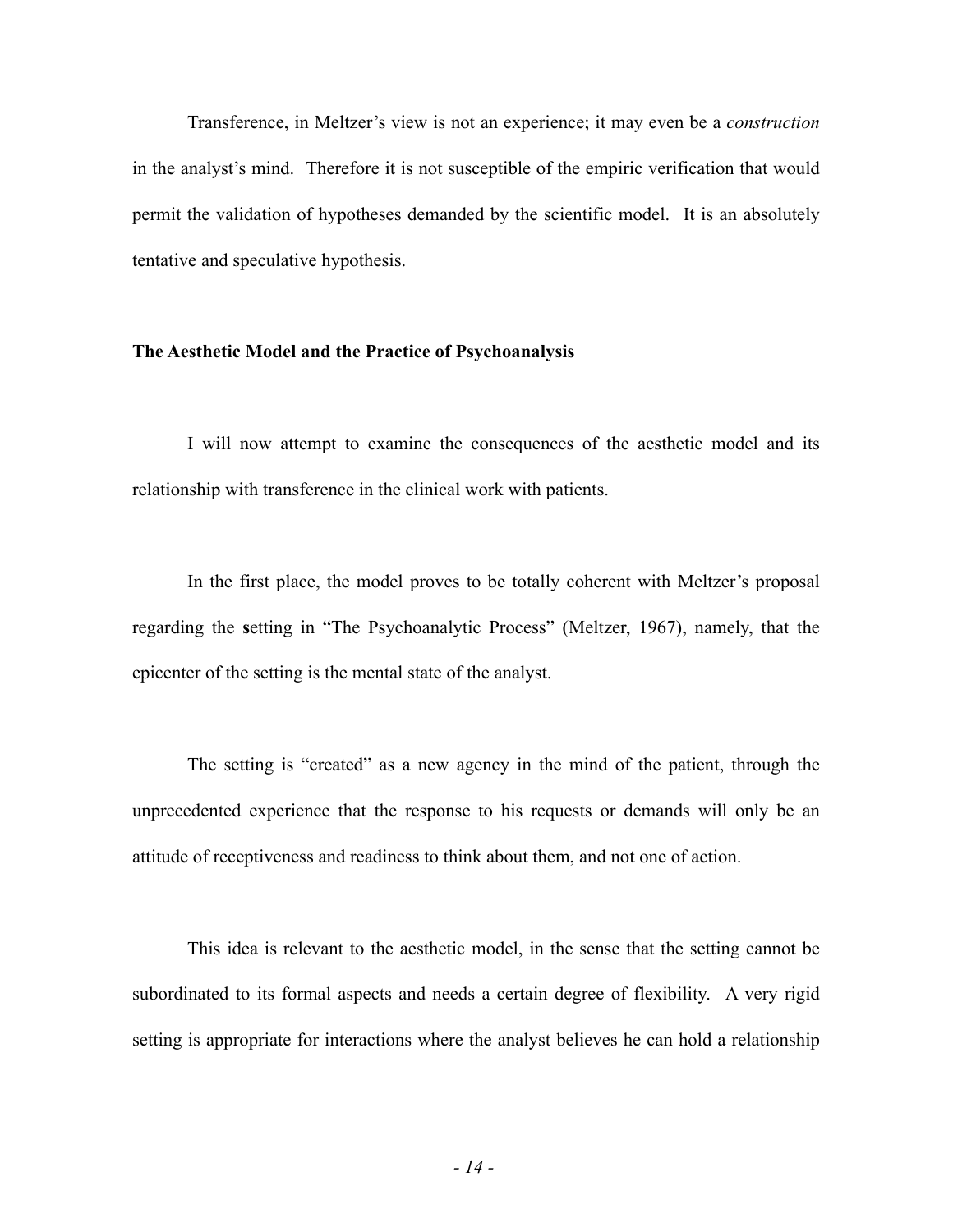of complete knowledge with his patient from which he can formulate closed hypotheses with absolute meaning.

The notion of transference in the aesthetic model understands *receptivity* as a premise in the analytic relationship. The setting will have to move, within its natural borders, to enhance the probabilities of receptivity and observation for both members of the psychoanalytic couple.

The aesthetic model produces a **style of psychoanalytical interpretation**, fundamentally based on the possibility of observing and describing.

Meltzer says that the task of infant observation, advocated by Mrs. Bick, offers us – the ones who practice it- a great lesson in humbleness. It allows us to be present at the development of a relationship with which we cannot and should not interfere. Those of us, who had the opportunity of doing infant observation with a background of experience in analytical work with patients, have had the chance of re-signifying Freud's rule of abstinence.

In several of his writings, Meltzer underlines the **descriptive approach** in contrast to the explanatory approach in the formulation of the interpretation. This is consistent with the aesthetic approach since what can be principally offered to the patient are descriptions; which, in addition to their content *meta-communicate* an observational attitude, a skill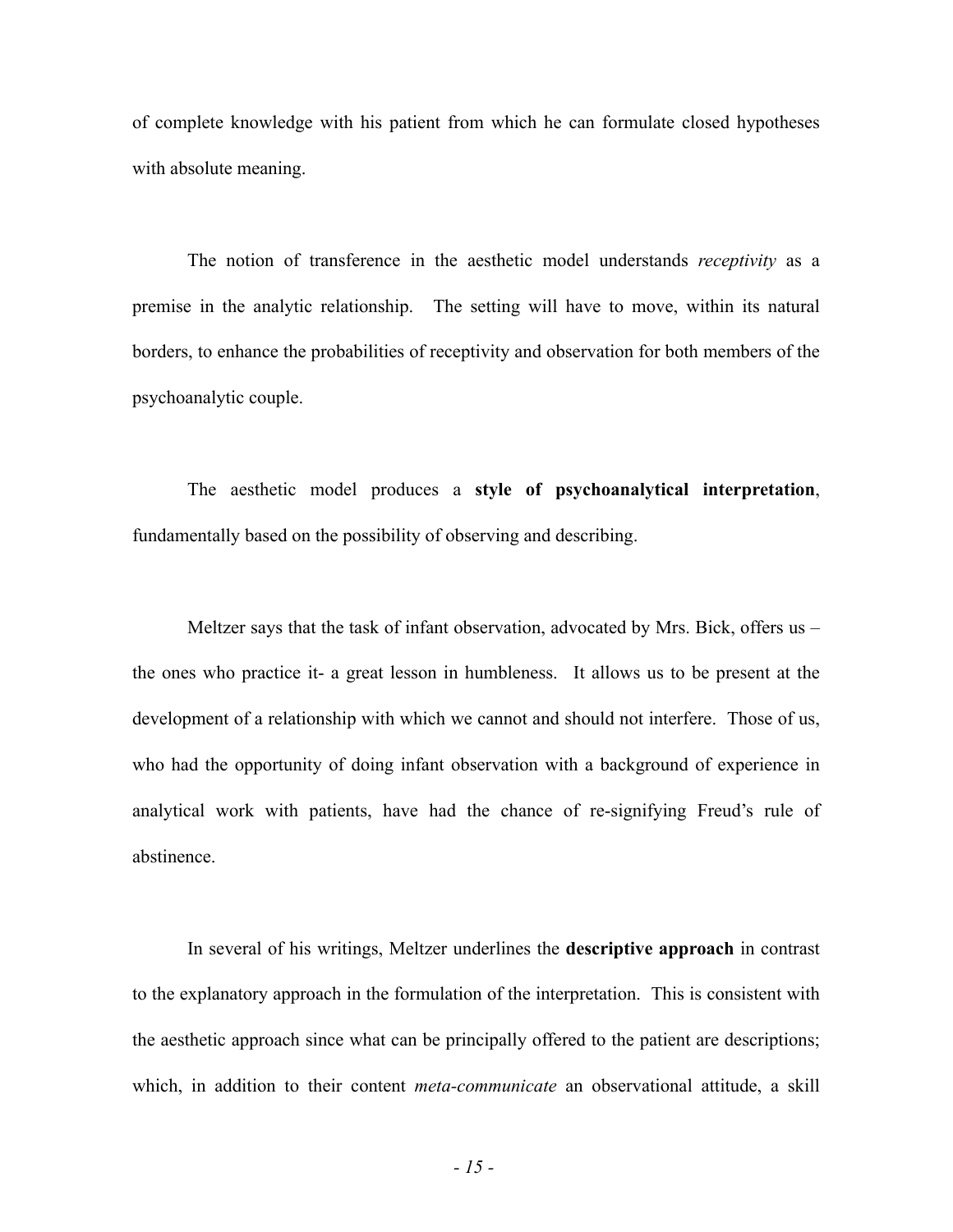estranged to a certain degree from the patient. We know that the formulation of the fundamental rule is an aspiration to an attitude that, if attained, will be reached almost at final stages of an analysis. What is pivotal is the invitation to observe mental estates.

Each person brings to his analytic treatment a theory about himself that becomes a defense against accepting any innovative idea that threatens to bring about catastrophic change. According to the aesthetic paradigm, any idea one has about oneself, (however good it might be), will be a hindrance to development in so far as it is knowledge that acts defensively against the possibility of living in the enigma.

I think that it is important to stress that for the aesthetic model the emphasis on description is appropriate while for a possible scientific mode the emphasis is more appropriate on the explanatory level. Description always conveys something enigmatic, explanation always advocates the resolution of the enigma.

Another important issue is related to the formulation of the interpretation. The aesthetic approach generates a more humble attitude in the analyst when formulating an interpretation. This is not related to moral humbleness, since if that were the case it might be prescribed, but to reticence emerging from the aesthetic model itself, in the sense of the radical impossibility of access to the essential mystery of the other. There is no transparency, there is opacity, the latter leading naturally to a diffident attitude conveyed for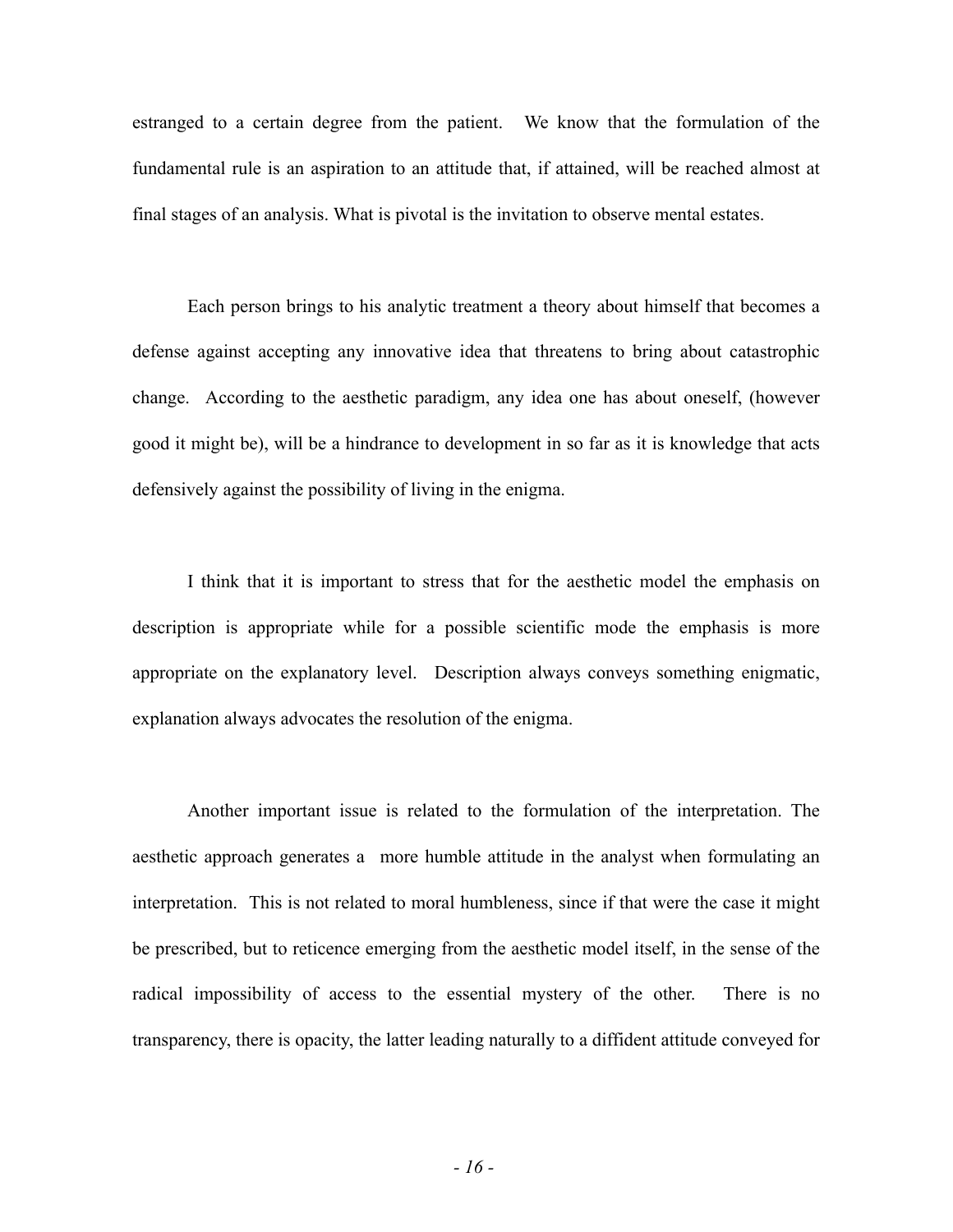example by "It seems to me…" or "I think that…" as possible formulations at the beginning of an interpretation.

The analytic language is less similar to the scientific one (which even though it cannot express everything it does not give up trying), than to the artistic language, which acknowledges the impossibility of expressing everything.

This matter takes us back us to Wittgenstein's statement "what cannot be said must be shown", quoted by Meltzer in "Studies in Extended Metapsychology" (Meltzer, 1987).

In the context of what we are focusing on it could be reformulated as follows: what cannot be said should be silenced, but what cannot be said becomes a field to be shown. What is shown represents the ineffable boundary, and in my opinion, that is what is *metacommunicated* in the analytic attitude. It is not what mustn't be said, it is what cannot be said because of the limitations of language.

To illustrate what I am attempting to convey I want to turn to Luigi Pirandello Pirandello, 1921) who with a language of achievement transmitted the essential impossibility of expression through words.

In his renowned work "Six Characters in Search of an Author" he succeeded in showing the essential impossibility of communicating and representing. Most of you will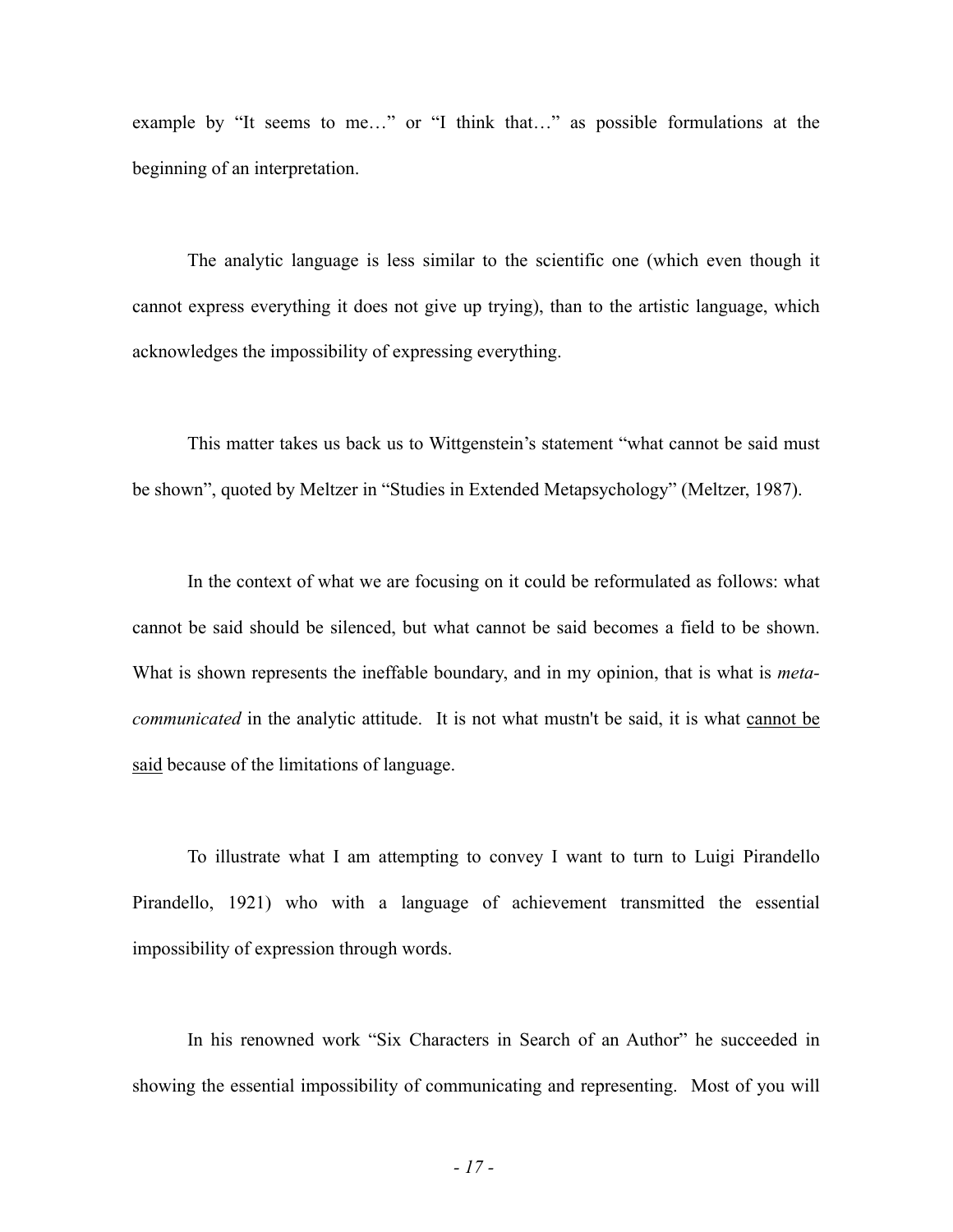remember that six characters of a family intrude into the rehearsal of a group of also six actors and ask the director to represent their drama. The whole play is the enactment of the fact that the representation of one person by another is impossible. Each time the actors start to represent what the characters ask, these start to object saying that it is not like that.

The play, rich in ideas and nuances as few are, expresses, with regard to our present interest, that despite the impossibility of communication something is effective in the interaction. At this point it intersects with the analytic transference.<sup>2</sup>

In relation to the issue of what cannot be said must be shown, I would like to suggest that *meta-communication* in the analytic session, the basic component of the socalled *analytic attitude,* is a constitutive and essential part of the possible aesthetic model. To this effect I will bring a brief clinical illustration from the same morning of the day in which I am writing this.

A young patient in her fourth year of analysis and soon after starting her Monday session, tells me very moved and in a inquiring tone that she has made up her mind to invite me to her University graduation ceremony that will take place two months from now. Then she remains silent.

<sup>&</sup>lt;sup>2</sup> I also think that Meltzer's idea of the transference as something that takes place in the interaction of the internal objects of the patient and the internal objects of the analyst is represented in "Six Characters…", but this point would merit a separate paper in relation to Pirandello's work.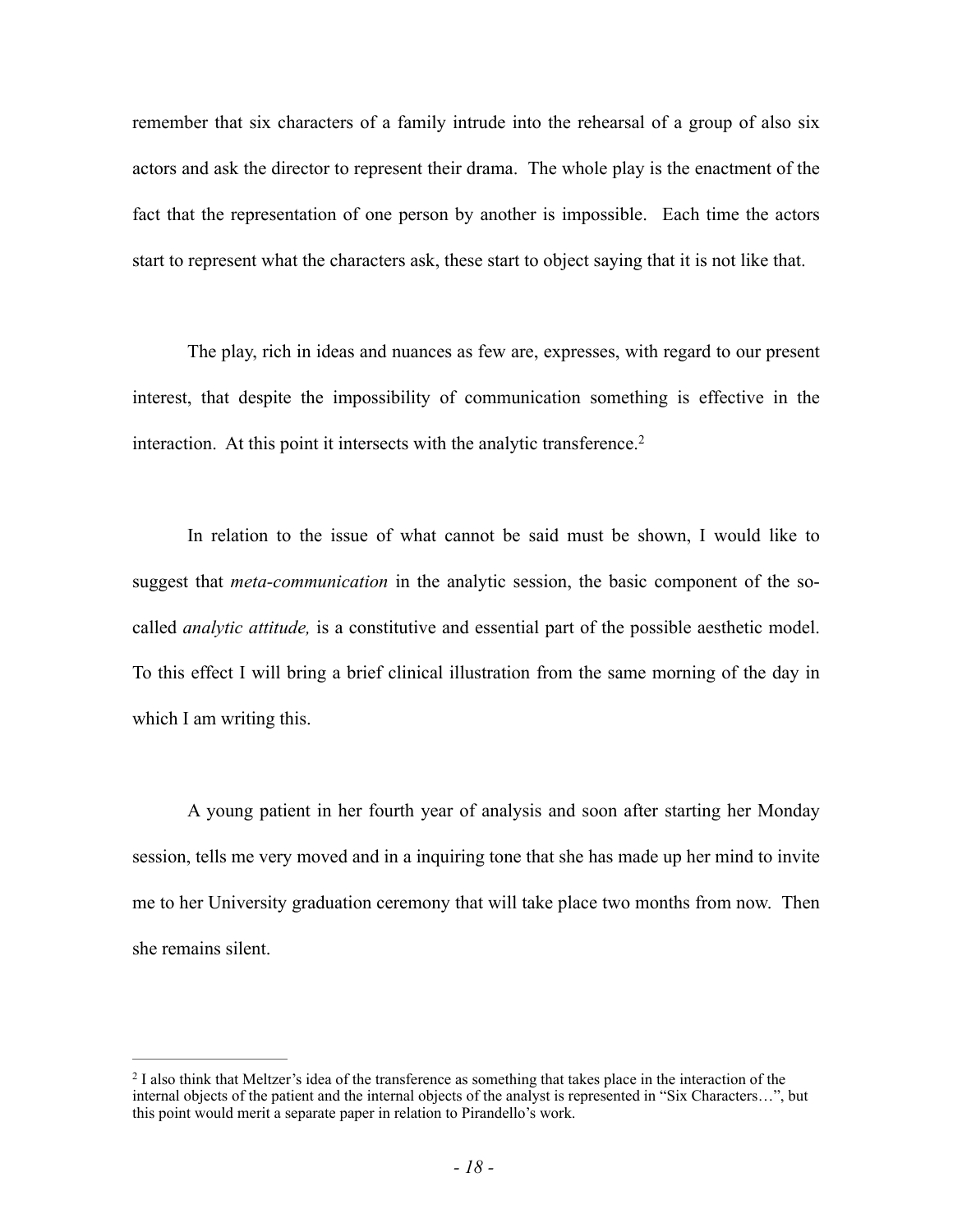I don't answer anything, nor feel the need to do so. A while later, she goes on talking about how difficult she had found it to come to this decision of inviting me, but she feels that my presence will be important for her. That it would never have crossed her mind to invite me to a party, for example her birthday party, but that this is different…

She stays silent again and then says that she has been talking with her boyfriend and they thought that surely I will not want to go, because that would mean a breach in the setting. She is silent again, this time longer, and says that giving it more thought, perhaps I will not want to go because I might think that I would make her feel more anxious.

With this brief fragment of a session I want to play with the different possibilities which I think can encompass what I might have done at different stages of my own history as an analyst.

I might have remained silent in keeping with the idea that an analyst should not answer questions; I could have interpreted something to the patient that had to do with the meaning of my presence at her wedding as a projection of her infantile self into me, present at the primal scene. I could have chosen another line, linked to a possible acting out or a provocation that I should do so in terms that my "graduate link" with the analytic method does not tolerate that I should participate at her wedding in reality. I could also have told her "thank you for inviting me", in a more colloquial dialogue.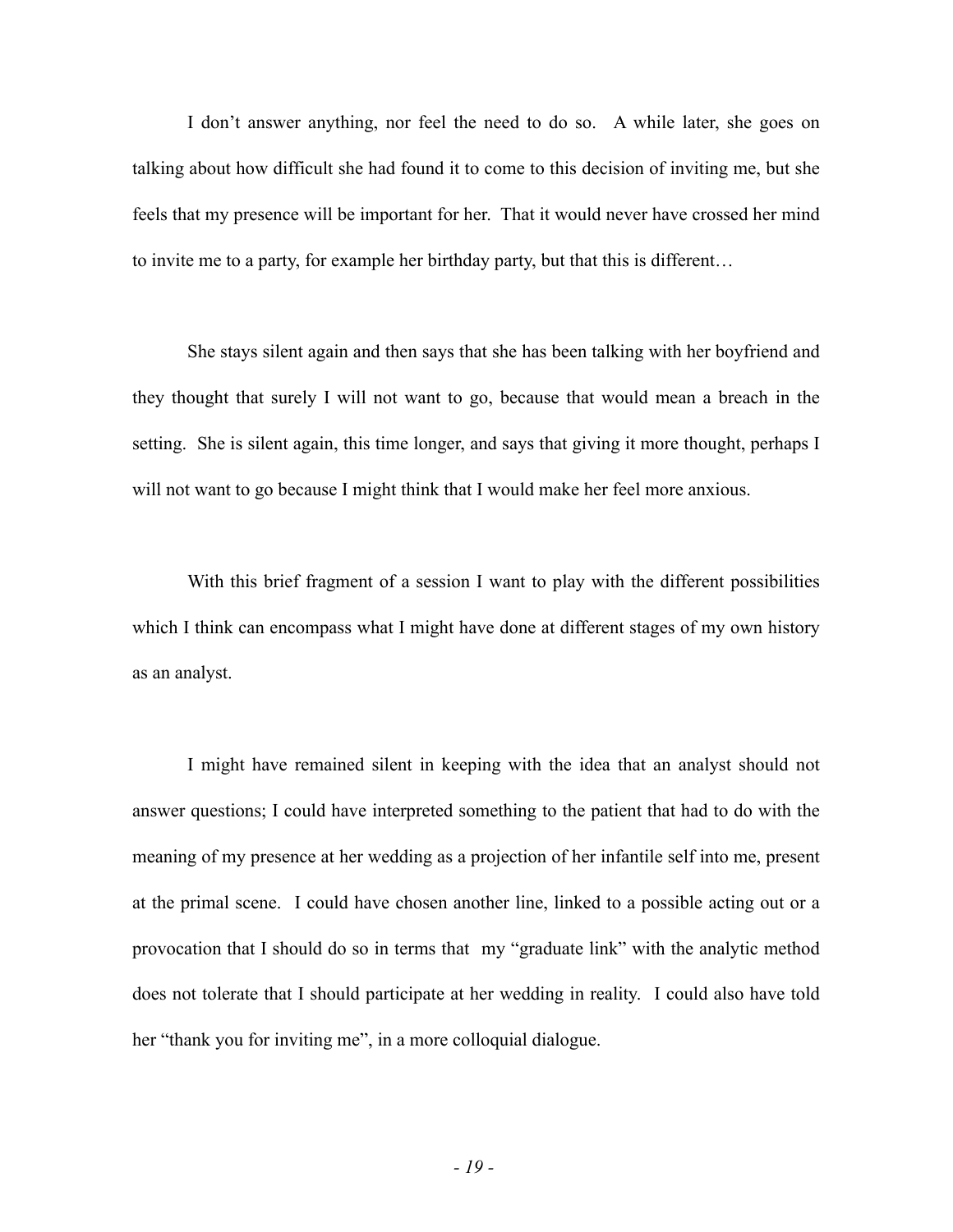The fact is that I did not answer her. I now believe that I used my countertransference as an indicator since I did not feel any pressure and no need to do so. I did not speak at that moment because I did not feel it was necessary to do so. I really did not know what to tell her, I think that I decided to take her question and think about it until I understood something that I could offer her to continue thinking about her wish to invite me.

The session, of course, continued and close to its end a transference configuration arose, in relation to the infantile aspects of her fear of dependency of an introjective type, with the concrete need of the presence of the object so as to gain control. This circumstance was not only present in the content of what she said about her wish of me being present at her wedding, but in the tone of inquiry that was also not concretely formulated.

But let's return to the beginning of the session. I think that with my early silence I meta-communicated something.

I bring this brief example to support what can be stated as an aesthetic thesis: *what cannot be communicated can be meta-communicated*. What can be shown is displayed as a surface whose depth the patient must work through conjecturally.

In the interpretation that follows the scientific outlook, what is relevant is that which is communicated; in the interpretation that would be appropriate for the aesthetic model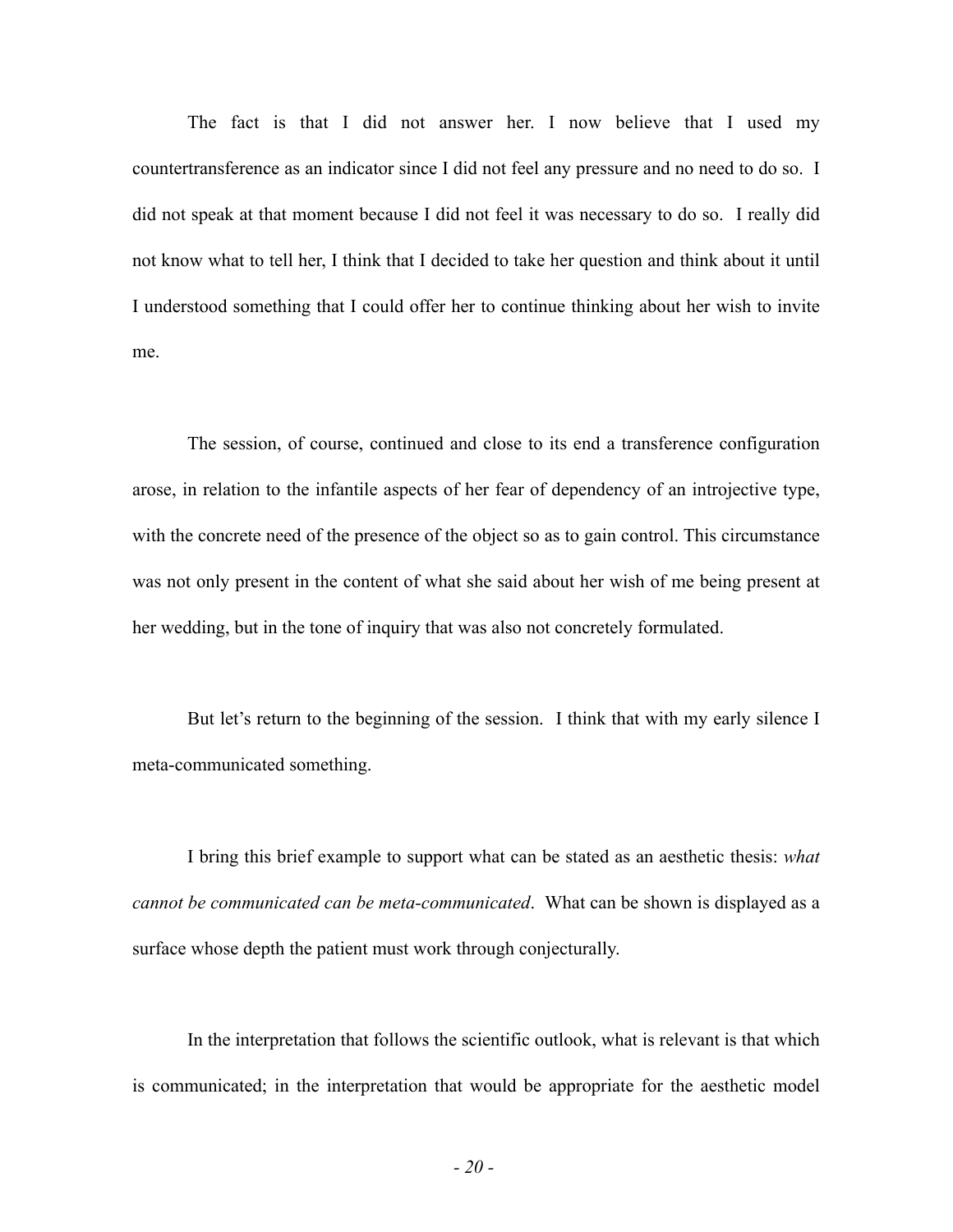what is essential is the interplay between that which is communicated and that which is meta-communicated: its coherence, its slight difference, its likely lack of adjustment for example.

In the case of my patient, what she perceives is my silence and on the surface of that silence there is an emergence of speculations about the depth within the opaque object that the analyst is.

The communicative silence re-opens, meta-communicatively, the enigma of depth.

I am aware that we are dealing with a paradox, that what cannot be communicated is meta-communicated. This aesthetic paradox could be the core of the possible aesthetic model: it seems that something is going to be revealed and it is not, but it is the very fact of its not being revealed which is the founding fact.

I turn once again to a poet who possessing the language of achievement expresses this in an unsurpassed manner. I am talking about Jorge Luis Borges (Borges, 1950) , the great Argentine writer, who in the conclusion of "The Wall and the Books" says:

"…music, states of happiness, mythology, faces worn by time, certain twilights and certain places, want to tell us something, or they told us something that we should not have missed,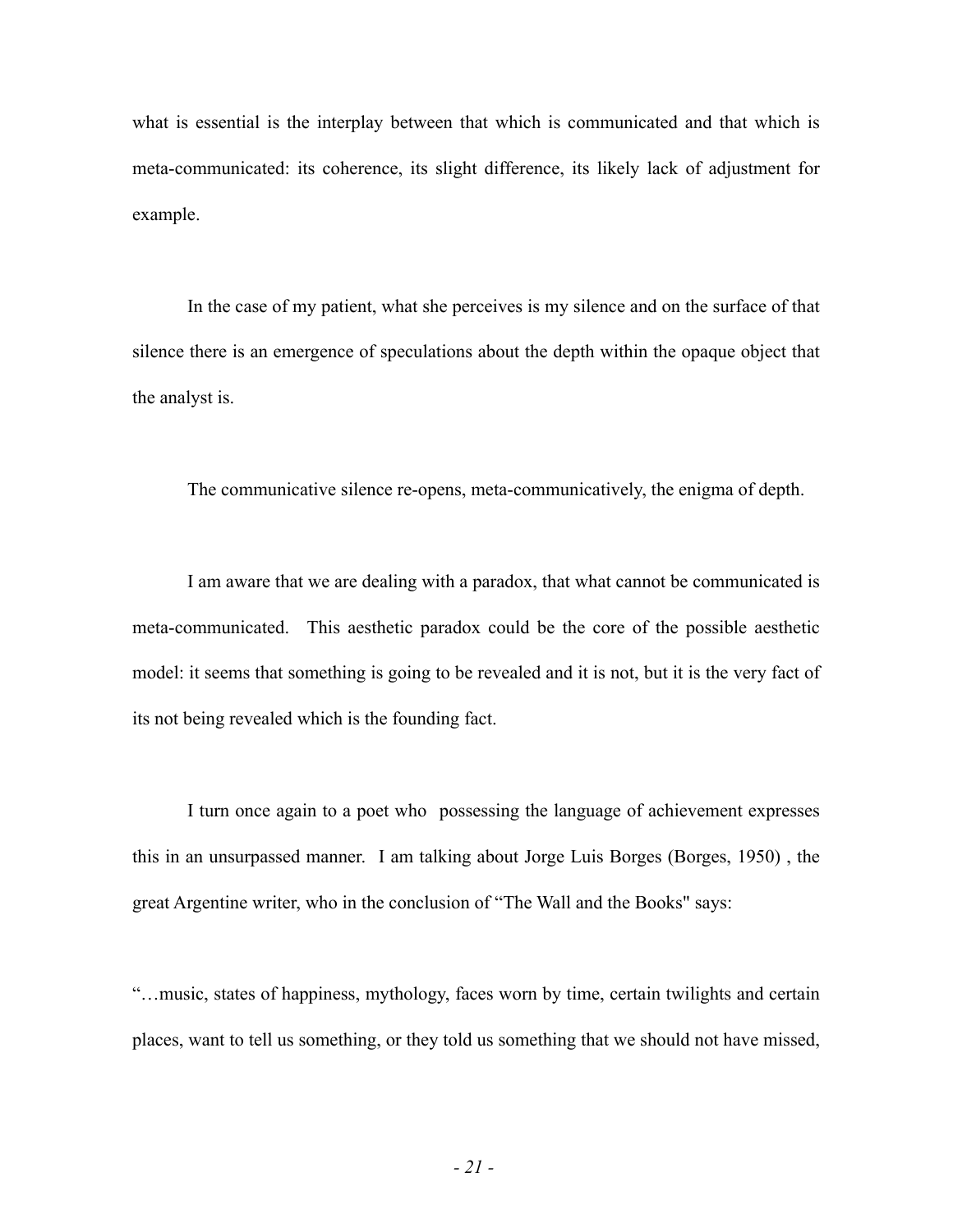or they are about to tell us something; this imminence of a revelation, that is not produced is, perhaps, the aesthetic event."

I think that Borges presents us with the idea that the aesthetic emotion appears as a point of truth. It is a feeling of the imminence that what is beyond the beautiful surface will be revealed. But the essential component of the emotion is the fact that it will not be revealed. In this sense the aesthetic emotion is the experience of the encounter with the limit.

### **Consequences of the Aesthetic Model on the Working Practice in the Sessions**

Operating with a concept of truth as an enigma leads to a change in the attitude of the interpretative activity, both in the style and in the content. As we have seen, the emphasis seems to be placed rather on the subtle relationship between what is metacommunicated and what is verbally formulated.

From the analyst's point of view the cornerstone is receptivity, which includes capacity of observation and availability as essential parts of it. Availability in the aesthetic model is linked to the possibility of allowing oneself to be affected by the aesthetic object.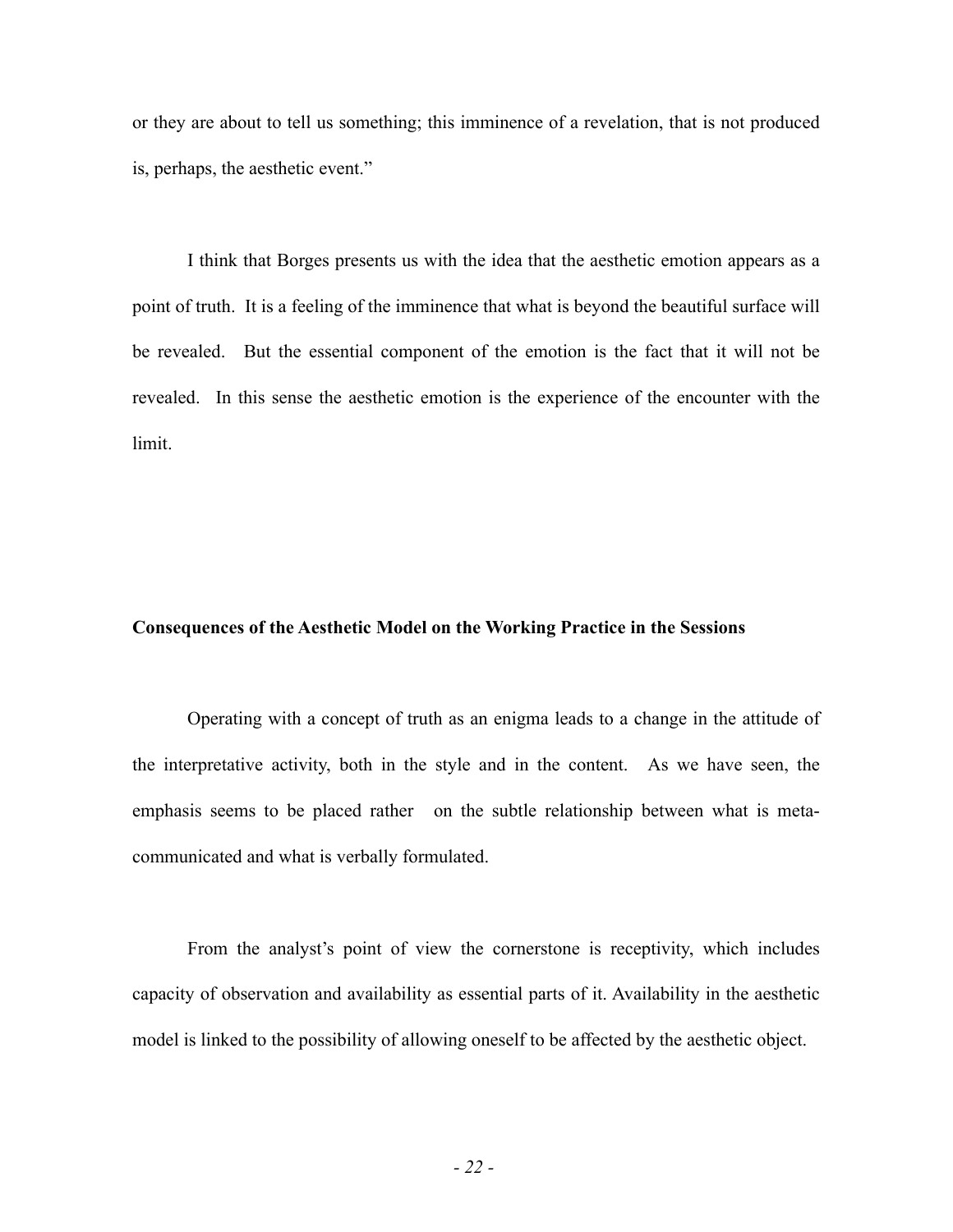Another component of receptivity will be trusting the internal objects and an attitude of not obstructing with saturating theories the possibility of being inspired by them.

This model recognizes a different concept of cure in psychoanalysis, as Meltzer always points out, less tied to symptom resolution and reparation of the damage and tending more towards development in the sense of furthering its ongoing unfolding.

In the same sense, the tendency wouldn't be towards neutralizing the negative nature of the hostile impulses. In the aesthetic model, there would be an attempt to compose the hostile impulses as a necessary dimension of the aesthetic emotion.

The *end of analysis* will be very far-off from any identificatory prospect related to the Freudian Ego Ideal and from any precept or norm dictated by the prevalent social ideals. It is much more like a bet on the analysand's capacity to think for himself once the container function and the alpha function have been internalized.

And so the end of analysis is based mainly on the ethic perspective that each person could become absolute master of his own destiny if he is able to traverse the pain associated with renouncing control of his objects and his own self. In this way he becomes responsible both for his actions and his desires. It is somehow shocking to meet in our consulting rooms so many people that have alienated their life in support of ideals already non-existent.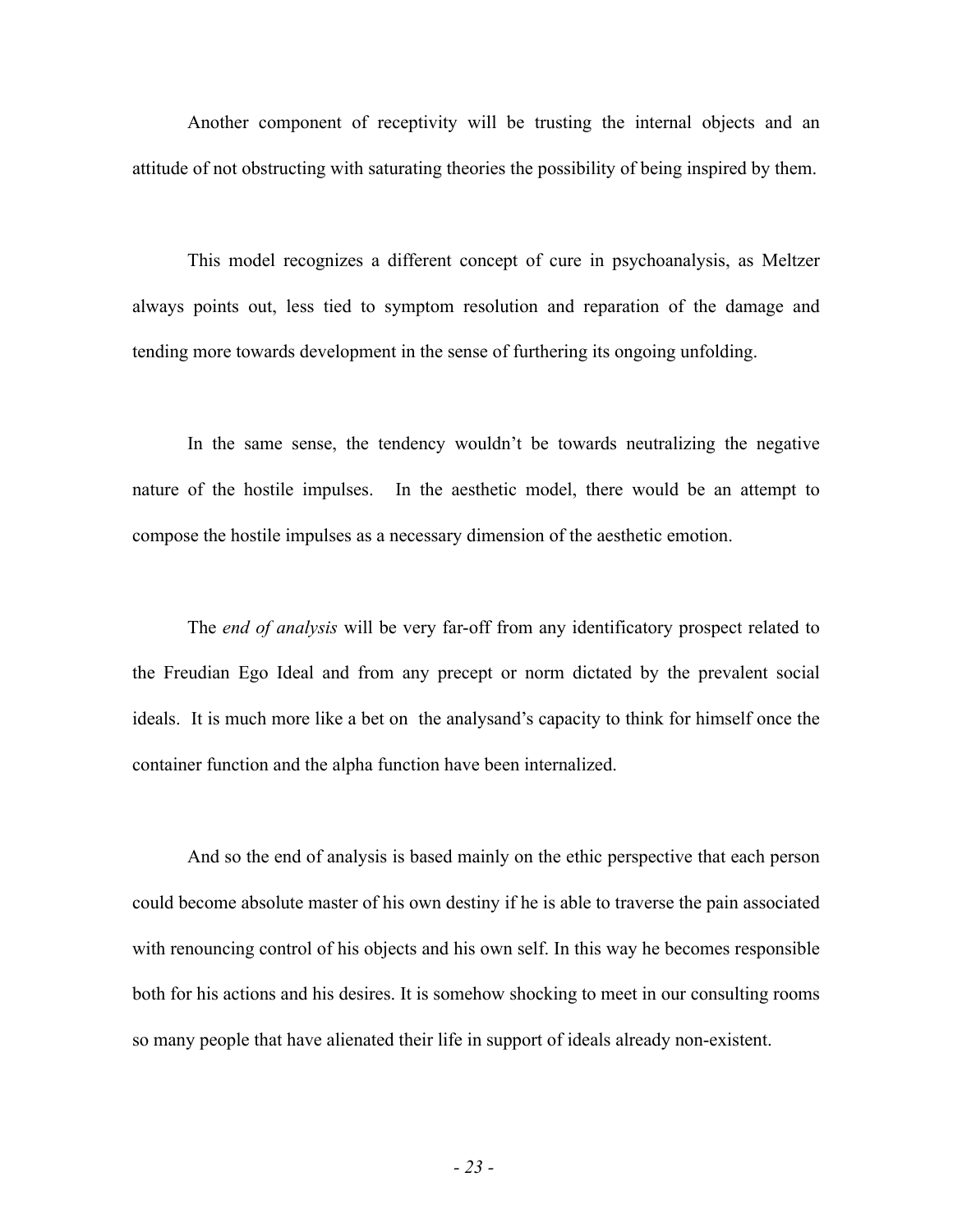With regard to the issue of end of analysis I would like to bring a vignette from an analysis which took place several years ago. It is about a dream that showed, in the transference relationship, a configuration linked to a possible end. At the time the patient was 21 years old. She was the third of four siblings, she consulted when she was 16 years old at her parents' request because she was rebellious, abused them, had temper tantrums and couldn't control herself when talking to them.

She brings to a Monday session in her fifth year of analysis the following dream:

*"I was in the park. I was standing in the queue to go on the slide, waiting for my turn. When my turn comes I start climbing the ladder and other children are climbing up after me. I climb slowly, the children behind me push me and tell me to hurry up. I reach the top and I stay still, standing, watching the sand box bellow. The children behind me shout that I should hurry up, they want to ride down, I should not just stand there. But I stay still and I don't care that they shout, until finally I make up my mind and I ride down the slide. I realize that no one is waiting for me down there."* 

Associations:

*-The park looks like the one she often went to as a child.*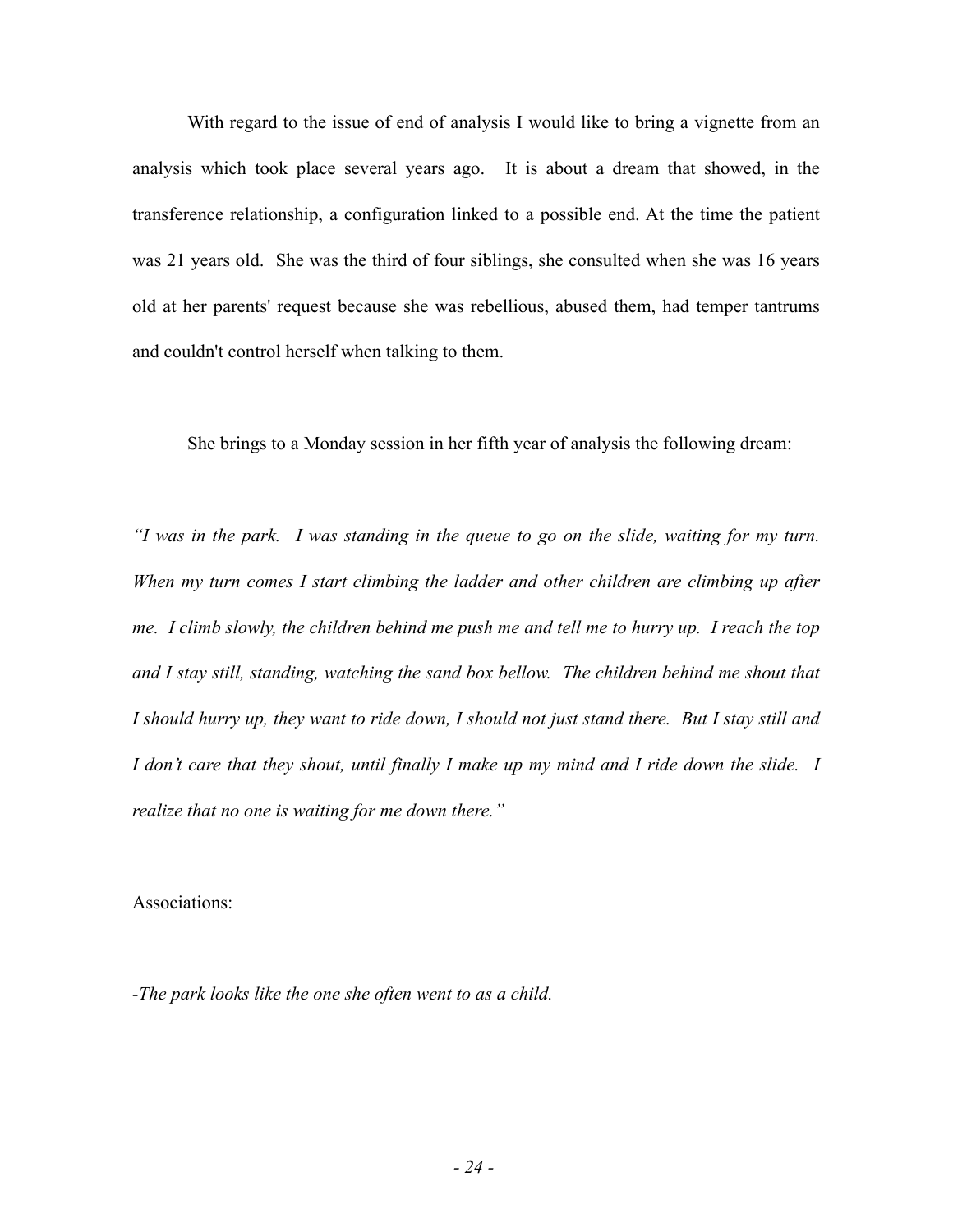*-She cannot be sure if she, in the dream, was a child or a grown-up, because she does not have any image of herself, she only has images of the other children, who are small children.*

*-She has to admit that the feeling of being up there, standing, watching, is one of great satisfaction and triumph.* 

At that moment the interpretation was in reference to "waiting for her session during the weekend, like her standing in the queue, behind the other children-patients-offspring". Her annoyance and impatience is placed on the children that hurry her to go down. When she takes possession of the breast, she wants to stay and watch triumphantly the poorhungry babies that wait for the breast. Anyway, finally she decides to slide down, even though she does not see anyone waiting for her down there, thus allowing other children to climb the ladder.

Thinking about this brief fragment of session a few years later, I would like to focus my thoughts today on her finally deciding in the dream to slide down, slide down the slidebreast without any assurance of someone waiting for her. I think that this image worked as a model in my mind bringing in the issue of the end of the analysis. The infantile self seemed to be ready to relinquish the control of the breast and to embark on the adventure of letting go of it without trying to stop others from taking it.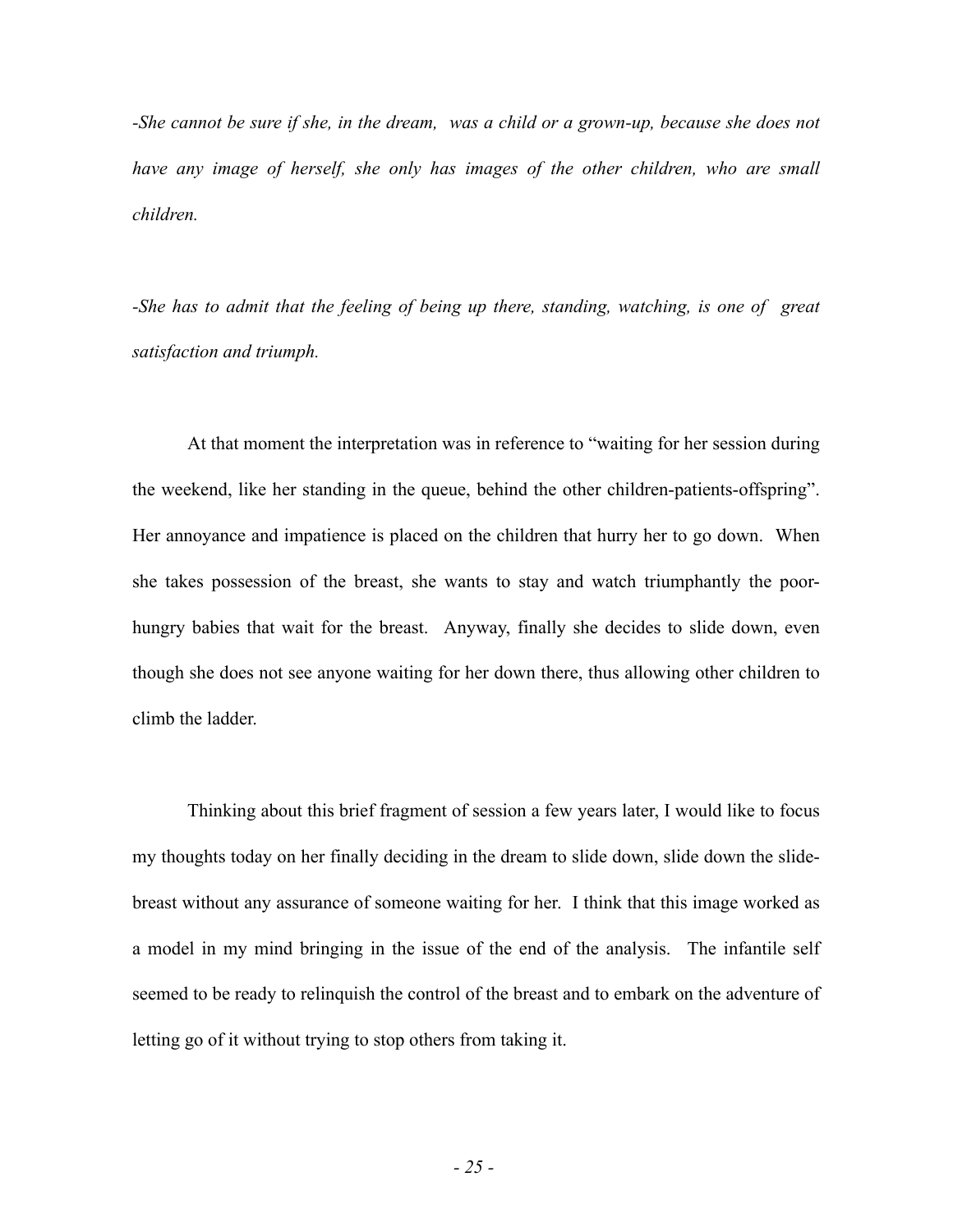It could be thought that riding down the slide, which at that moment was interpreted as sliding away from the breast, had the effect, in Bion's terms, of a selected fact that gave coherence both to the symptoms at the beginning of treatment, linked to very intense possessive jealousy, and to the vicissitudes of the transference through the years of analysis. The dream seemed to announce an internal decision to make a place for the other babypatients and to try to trust that her internal objects would hold her, from within her internal world.

## **Conclusions**

This paper puts forward an aesthetic model of the mind based fundamentally on Donald Meltzer's contributions.

In psychoanalysis theories about early emotional development are divided into two lines of thought, those that sustain that the human infant is born united to its object and that the developmental task will consist in separating from it, while other theories argue that the infant is born separated from the object and that the developmental task entails the construction of a relationship with it.

In my view the aesthetic approach brings this last position to its most radical extreme when it advocates an original difference with an object that is present and which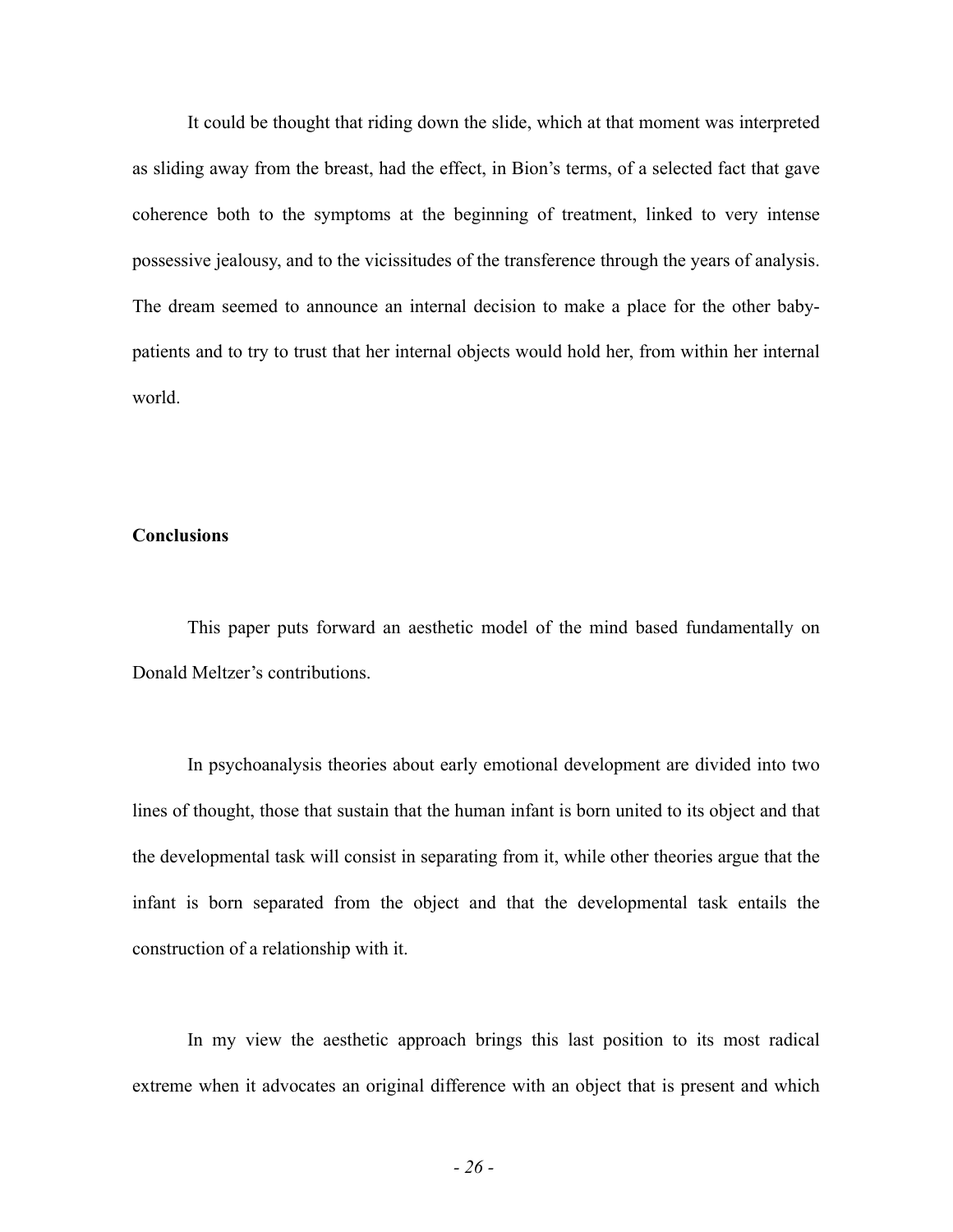shows an overwhelming beauty together with an enigmatic and unknowable interior. This is the genesis of the conflictive mental pain, which, when not tolerated, leads to a breakdown of the consortium of emotions. As Meltzer says, the history of the life of a person will consist in the struggle to regain the capacity to respond with passion to the aesthetic objects.

From this perspective there is an initial difference between the infant and its mother and there always will be a difference between the analyst and the patient even when - at the service of resistances- this is demolished by narcissism. The difference is radical and irreducible. *Experiencing* that difference, that limit is the aesthetic experience*.*

It is important to carry this issue over to the sphere of the relationship with knowledge. There are two positions, extreme to some degree, with respect to this issue. On the one hand we have the scientific approach, on the other hand, the mystic one. The discrepancies between them can get diluted when they both propound modes of knowledge capable of abolishing the barriers between subject and object.

The scientific model maintains, in some way, that the differences can be eradicated by knowledge. The mystic stance considers that the distance with the object presents a limit that can be crossed by means of intuition, through an appropriate "training". Both of these positions are potentially intrusive pathways into the object.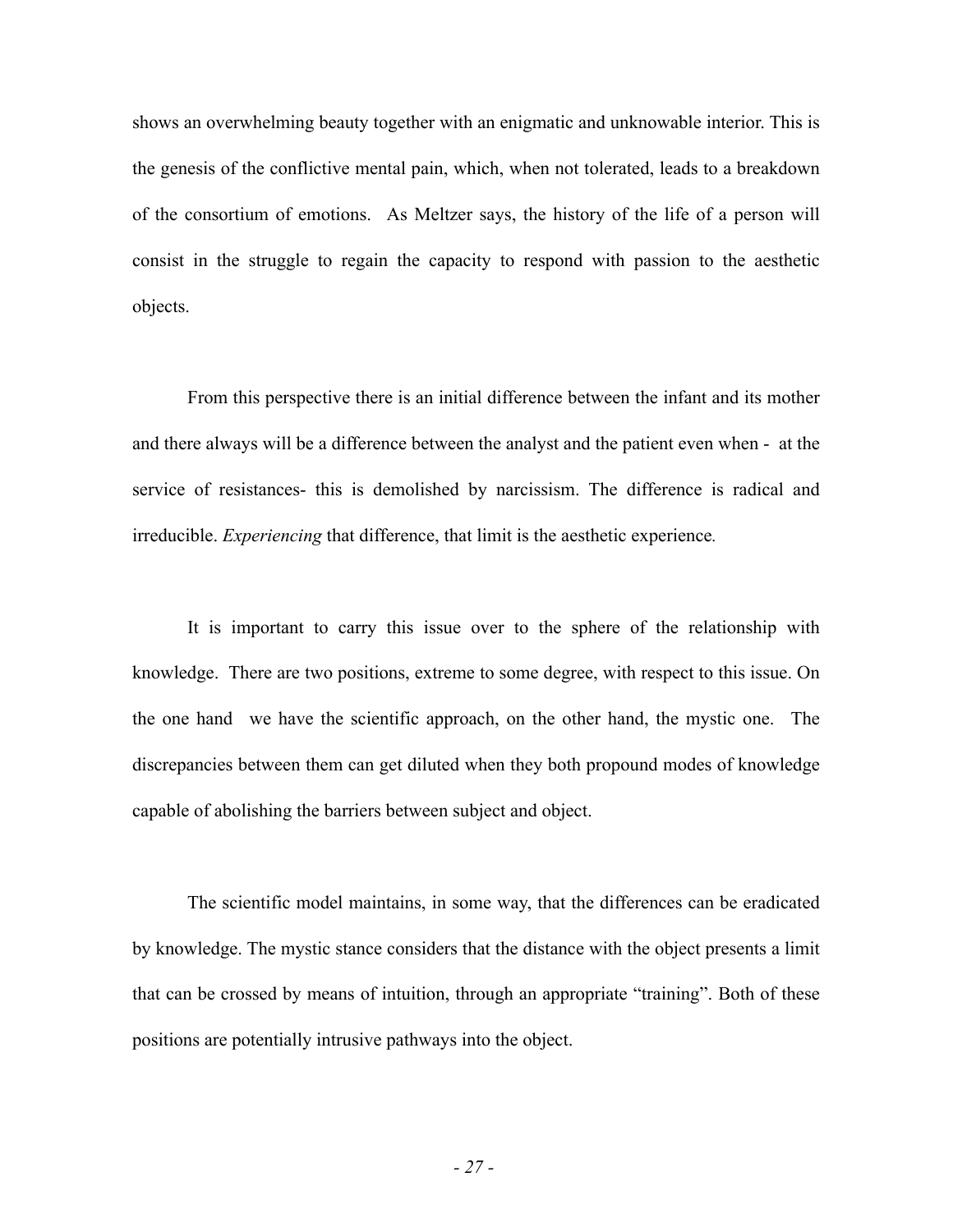A trait of the possible aesthetic model that moves it away from the scientific and the mystic models is that it puts forward an apparently alternative proposition when it mentions a *twosome* that is irreducible to any fusion.

Intuition, as the capacity to grasp the emotional states of the other person and, according to Bion, a part of the psychoanalytic function of the personality, has different meanings in the scientific, mystic and aesthetic outlooks.

For the aesthetic model intuition could be the *intuition of the limit,* both one's own for attaining knowledge, as that of the opacity of the object. This is the aesthetic experience of truth: the beauty of the limit, of the irreductible difference.

In the analytic experience, the transference–countertransference axis is essential when dealing with the differences between the two poles of this experience. It is here where Meltzer's proposition that the transference is a construction in the mind of the analyst becomes more meaningful. What the analyst "carries" is not directly what has been "emitted" by the patient but rather a construction that the analyst makes based on the evidences observed in the analytic session.

 Thus the psychoanalyst is closer to the artist than to the scientist or the mystic. It is the artist who is in contact to the chaotic, he manages to represent it, he talks to us about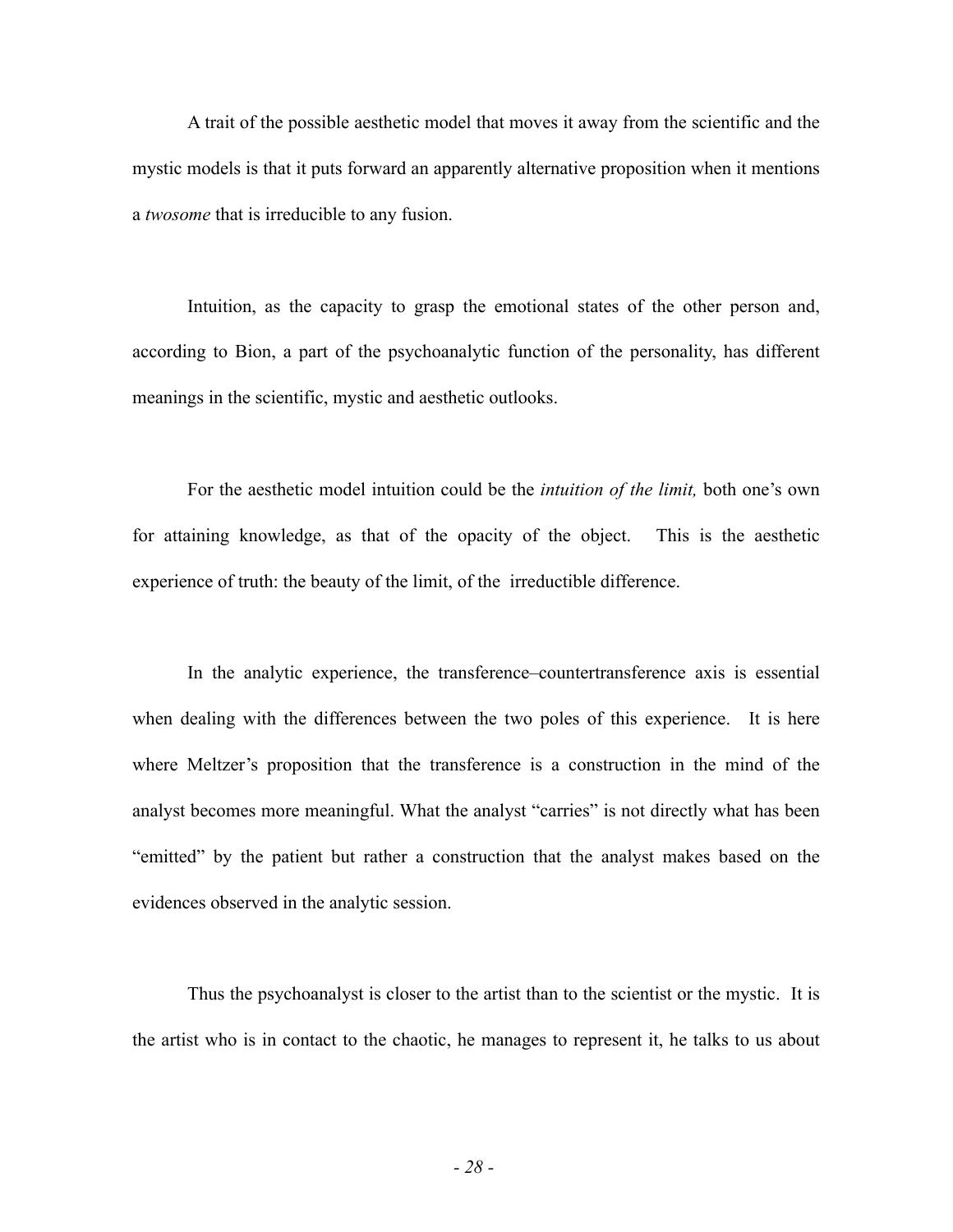chaos, but he does not get lost in it. Chaos means in Greek "abyss" or "void or dismal space that existed before the creation of the world".

The artist strives to look in two directions: chaos and the world; and his creative gesture articulates them. There seems to be no possible creation without the irruption of the un-organized and chaotic into an structure, shaking it. This is the space of art, whatever its form of expression.

The aesthetic model would comprise this crossroads of psychoanalysis and art. Aesthetic intuition is the one able to grasp the presence of the limit of the unknowable, the immeasurable, the inaccessible, that will always present itself to us as veiled.

 Man thus "touches" what overwhelms and appalls him. Rainer Maria Rilke, in the "Duino Elegies" says "For Beauty is nothing but the beginning of terror which we are barely able to endure...". He seems to allude to how the poet, the artist, with his gaze approaches chaos or looks at himself in chaos. He seems to want to cross that veiled abyss so that life can be lived without dread.

From these perspectives we can say that the contact with Beauty is always essentially conflictive, because it is a mask that suggests and reveals at the same time as it conceals. Beauty is always a veil through which one can sense chaos.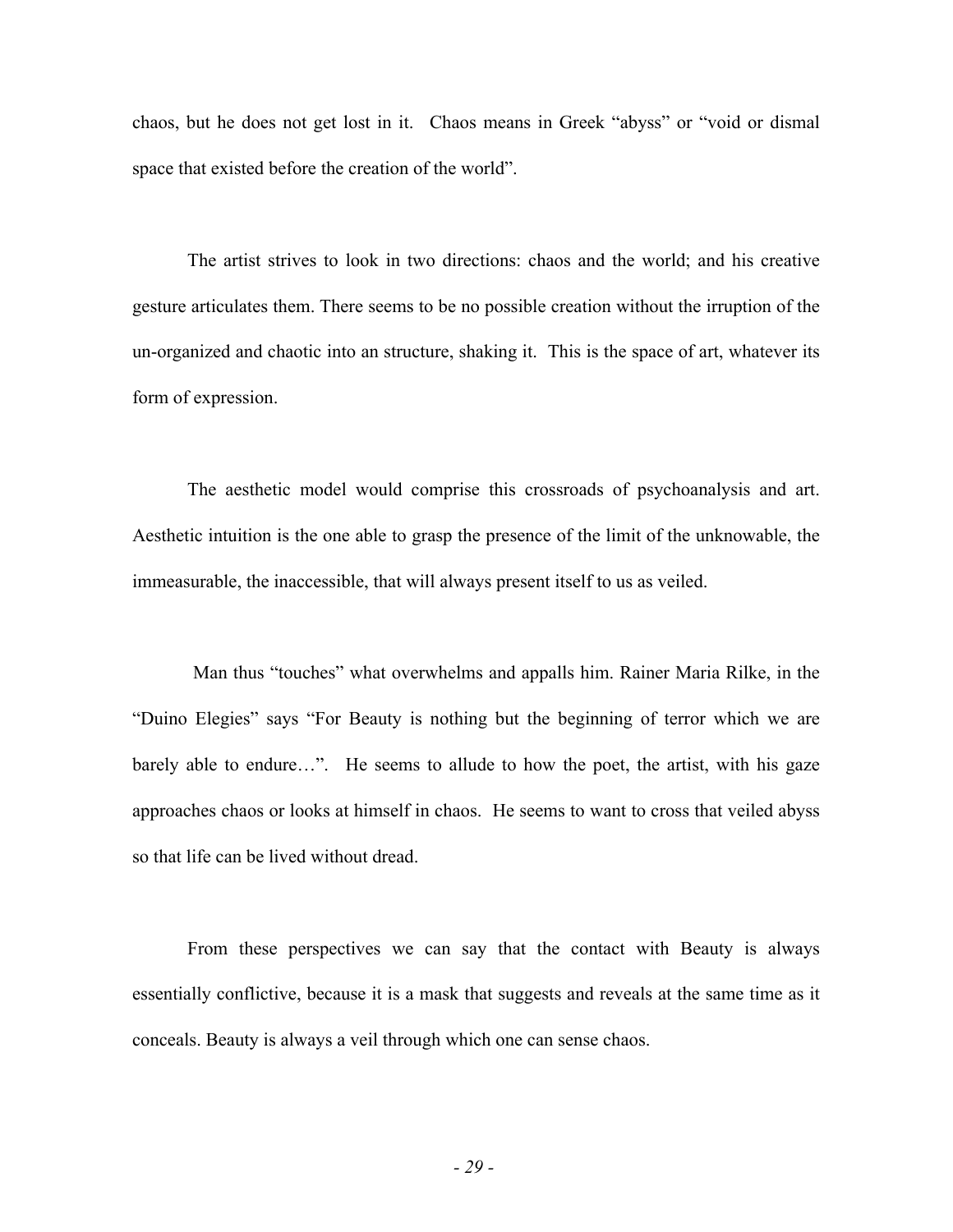The aesthetic experience implies brushing against the veil itself, a semblance of the essential enigma.

# **References**

Bion, Wilfred R. (1970) *Attention and Interpretation,* Tavistock Publications, 1970. Borges, Jorge L. (1950) *La muralla y los libros,* in Otras Inquisiciones*,* Buenos Aires, Emecé, 1960.

Freud, Sigmund (1895) *Studies on Hysteria, Ch.4:The Psychotherapy of Hysteria S.E.2*

Freud, Sigmund (1905) *Fragment of an Analysis of a Case of Hysteria S.E.***7**.

Freud, Sigmund (1914) "Recollecting, Repeating and Working Through", S.E. **12**

Kant, I. *The Critique of Judgement (1790,)* Oxford University Press, 1997

Klein, Melanie (1927) *Symposium on child Analysis,* en Love, Guilt and Reparation and other works, The Writings of Melanie Klein, Londres, Hogarth Press, 1981.

Klein, Melanie (1929) *Personification in the Play of the Children,* in Love, Guilt and

Reparation and other works, The Writings of Melanie Klein, London, Hogarth Press, 1981.

Meltzer, Donald (1967) *The Psycho-Analytical Process,* Pertshire: Clunie Press.

Meltzer, Donald (1978) *The Kleinian Development*, Pertshire: Clunie Press, 1978.

Meltzer, D. (1984) *Dream Life: A Re-examination of Psychoanalytic Theory and Technique*, Strathclyde, Pertshire: Clunie Press.